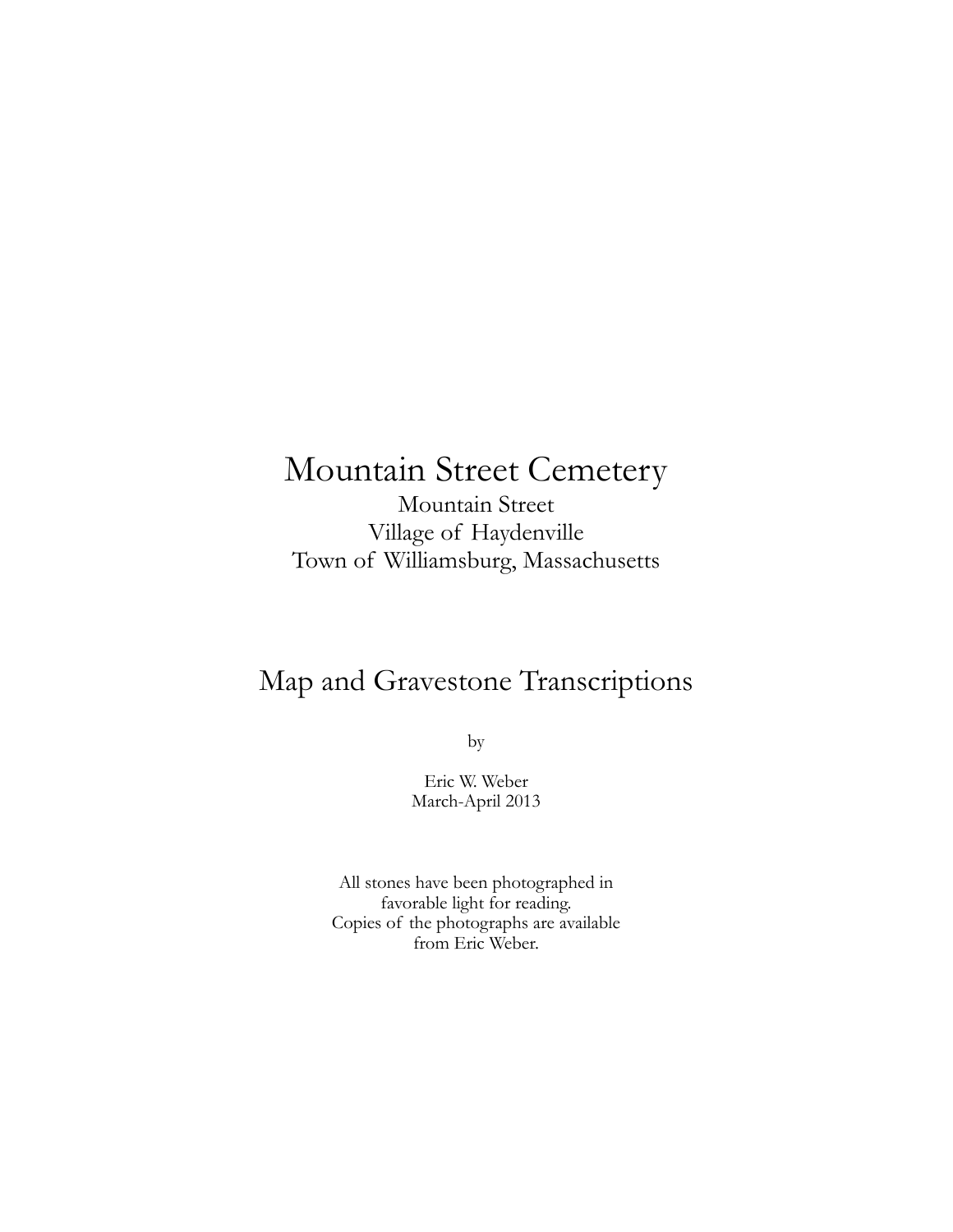## Mountain Street Cemetery

This old graveyard, owned by the Town of Williamsburg and currently overseen and cared for by the town's Trust Fund and Cemetery Commissioners, is thought to have been been in use since about 1790, roughly 30 years after the first European settlers took up residence within Williamsburg's present boundaries. One of the people named on a stone here is William Warren, who died in 1768 and has by far the best claim of being Williamsburg's first settler. There is no way of knowing whether he is actually buried here, or if he is, whether this was his *original* burial place or his remains were reinterred here years after his death. There is no doubt that a number of his descendants are buried here. Because one of the town's first official acts in 1771 was the creation of a burying ground in the village of Williamsburg, and in the mid-19th century another was established in the center of Haydenville, the burials here have tended to be of people who lived very near this cemetery — nearer than they were to the other burial places. Thus we find many Warners, Kingsleys, Waits and Adamses named on the stones. All these families had farms along Mountain Street and what we now call Adams Road.

The cemetery is located about 1.6 miles from Route 9 along High Street and Mountain Street, behind #67 Mountain Street and about 250 feet west of the road. It adjoins a large hayfield. Beside the cemetery's sign at the roadside there is a narrow grassed lane that leads straight from the road to the NE corner of the cemetery, where there are two gates in the sturdy iron fence that bounds it on three sides. The fourth (west) side of the cemetery is bounded by a wire stock fence belonging to the abutting landowner. The cemetery's overall dimensions are about 140' x 160'.

The currently surviving stones name about 155 decedents who are thought to be buried here. The number is approximate, because some family monuments contain the names of family members who may not be buried in this cemetery. It is very likely that more, perhaps many more, stones once stood in the cemetery and that there are now many unmarked graves. As the map suggests, the cemetery now presents the appearance of being very lightly populated, but that may be deceptive.

The author's numbering scheme includes a handful of footstones, but does not assign numbers to most existing footstones because in most cases it's clear that that's what they are, and they provide no information that isn't on the headstones. There are a few notes in the inscriptions section of this booklet that refer to and explain the positions of certain footstones. The map shows, near headstone #105, a pile of footstones that have been collected from around the graveyard and deposited in a heap by persons unknown. No attempt has been made by the author to move or identify them.

The author is a historian and genealogist, not a scholar or even a knowledgeable amateur in the study of gravestone design, symbolism, materials or craftsmanship. Questions about the stonecarvers and their practices should be addressed to someone more expert. The Association for Gravestone Studies in Greenfield, Massachusetts is the place to start looking for such a person. For questions about the people named on the stones and their roles in the history of Williamsburg, feel free to contact the author.

Eric Weber PO Box 314 Williamsburg, MA 01096

[ewweber@comcast.net](mailto:ewweber@comcast.net) 413-268-3160

April 2013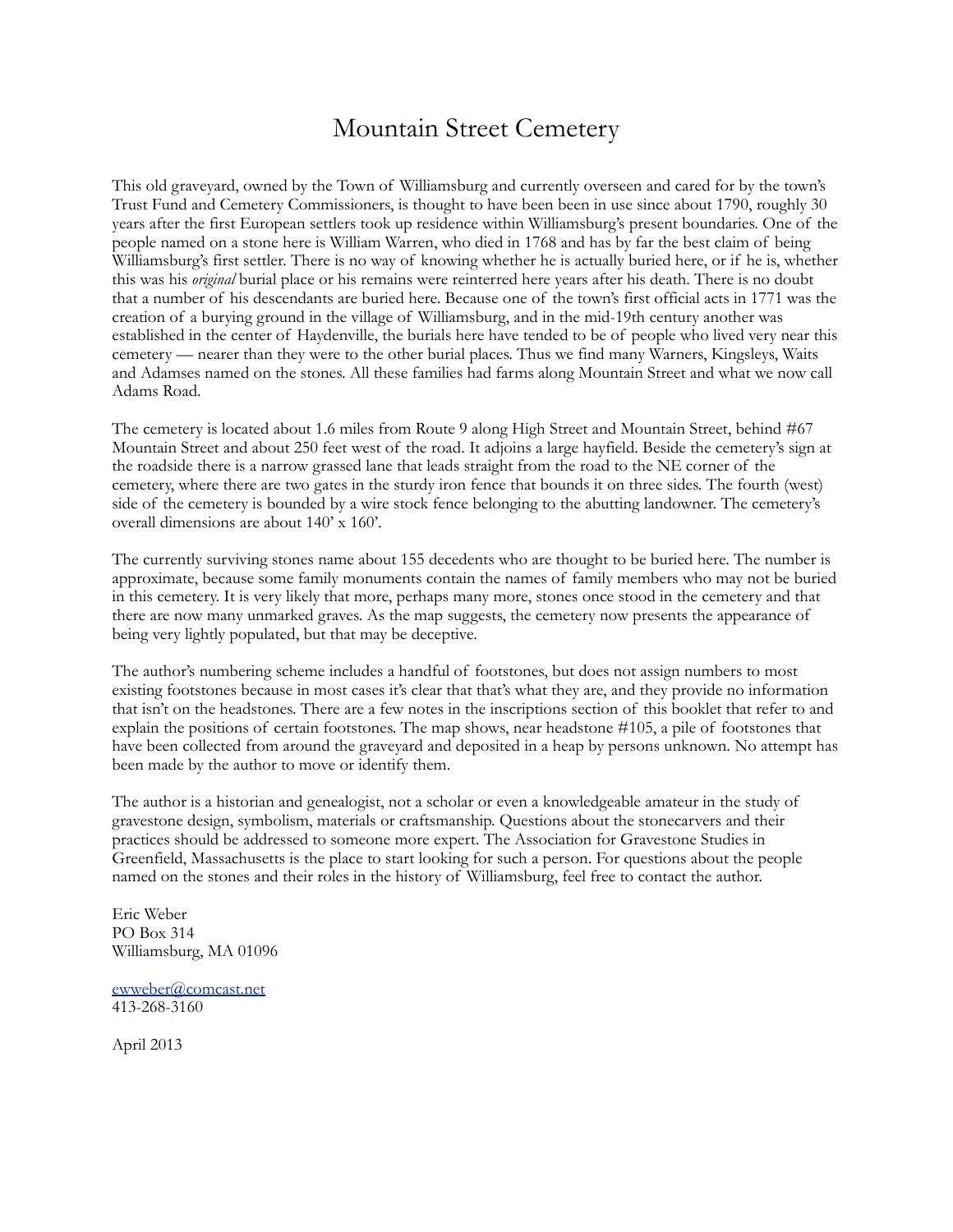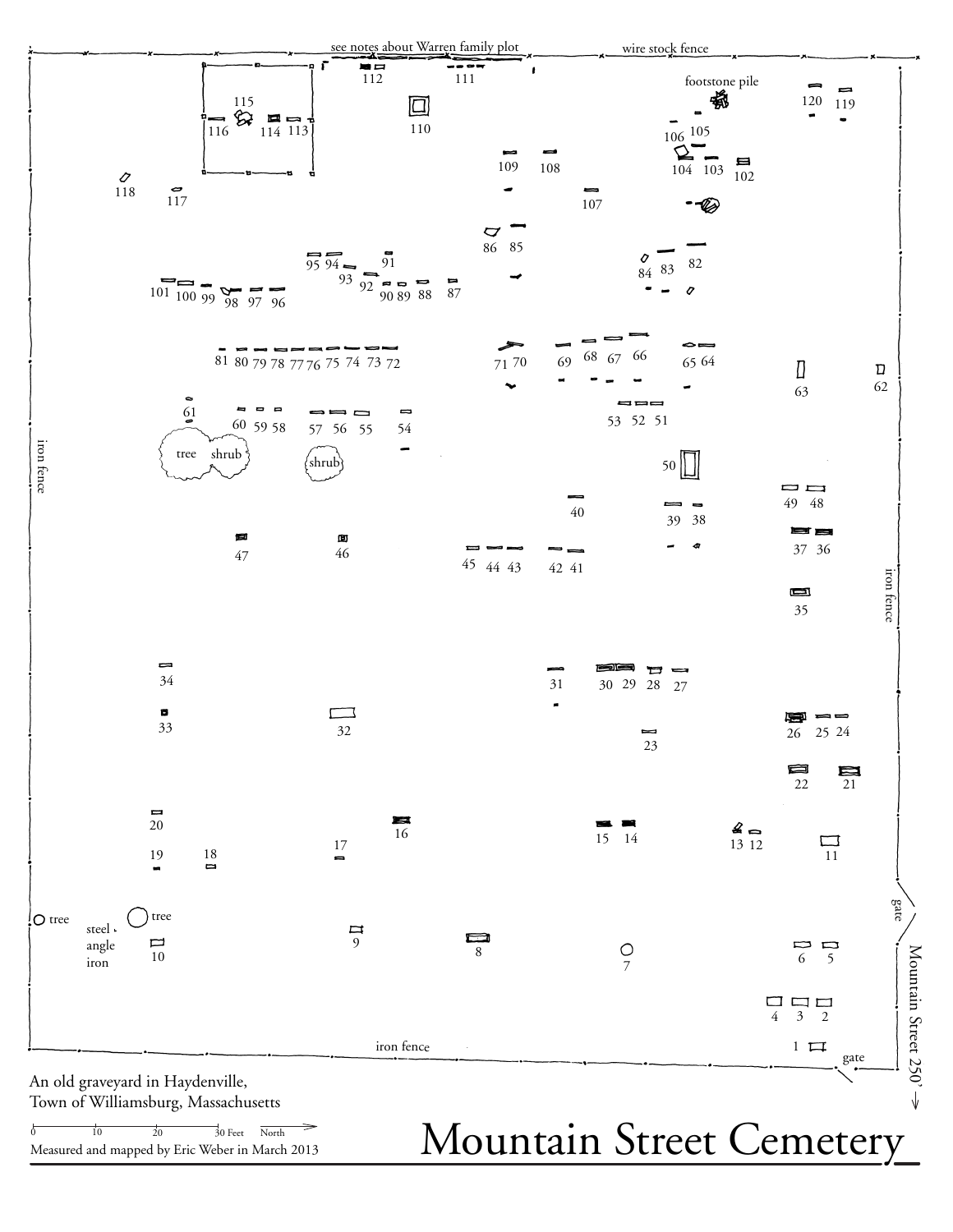| Stone #        | Surname | Inscription                                   |
|----------------|---------|-----------------------------------------------|
|                |         | Charles H. Kellogg                            |
| $\mathbf{1}$   | Kellogg | 1 <sup>st</sup> Sgt. US Army                  |
|                |         | World War II                                  |
|                |         | Jan. 11, 1913 - Dec. 3, 1955                  |
|                |         | Charles H. Kellogg                            |
|                |         | Jan. 11, 1913                                 |
| $\overline{2}$ | Kellogg | Dec. 3, 1995                                  |
|                |         | He rests in the valley he loved where         |
|                |         | his gentle spirit lives on in the hearts      |
|                |         | of all who loved him                          |
|                |         | Mary J. McKay Kellogg                         |
|                |         | 3-May-24                                      |
| 3              | Kellogg | 3-Aug-07                                      |
|                | (McKay) | And he walks with me, and he                  |
|                |         | Talks with me                                 |
|                |         | And he tells me I am his own                  |
|                |         | Warner                                        |
|                |         | Cpl. Jeremy Allen                             |
| $\overline{4}$ | Warner  | $1975 - 1997$                                 |
|                |         | Forever in our hearts                         |
|                |         | [U.S. Marine Corps emblem and Semper Fidelis] |
|                |         | Deborah Ann                                   |
|                |         | Daughter of Henry J.                          |
| 5              | Warner  | and Marion Dodge                              |
|                |         | Warner                                        |
|                |         | Spt. 4, 1951                                  |
|                |         | 19-May-59                                     |
|                | Warner  | Warner                                        |
|                |         | Henry James, Sr.                              |
| 6              |         | $1931 -$ [<br>$\Box$                          |
|                | (Dodge) | <b>Marion Dodge</b>                           |
|                |         | 1933 - 2009                                   |
| $\overline{7}$ | none    | Cast iron urn                                 |
|                |         | Patricia May Nichols                          |
| 8              | Nichols | March 31, 1949 - [<br>J.                      |
|                |         | Loving Wife, Grammy, Sister, Friend and Mom   |
|                |         | Lone Wolf                                     |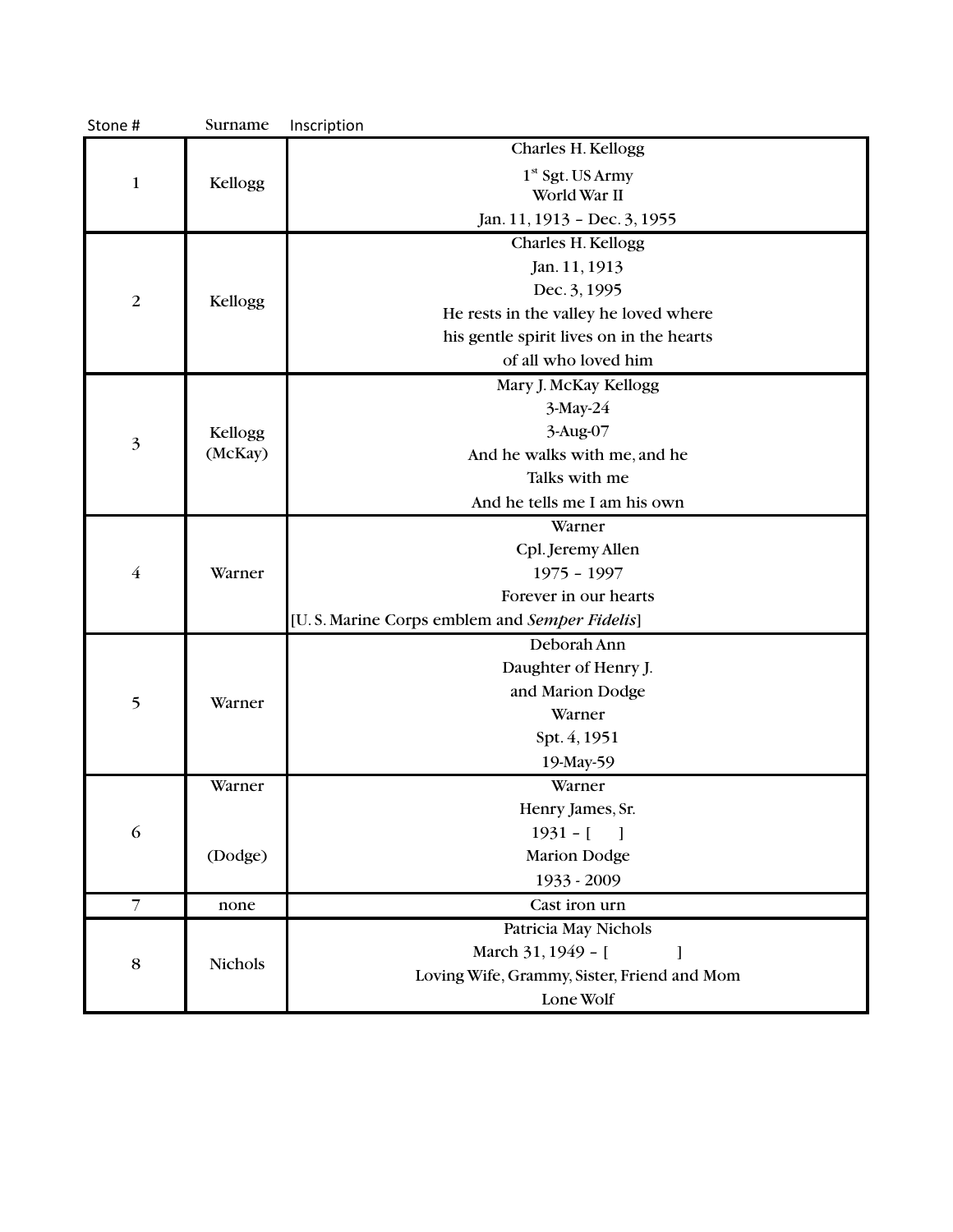|    |           | Thompson                       |
|----|-----------|--------------------------------|
|    |           | Josephine Franks               |
| 9  | Thompson  | Feb. 23, 1916                  |
|    |           | $6$ -Jul-54                    |
|    |           | 38 yrs.                        |
|    |           | Robert Morton Scott            |
| 10 |           | Sgt U S Army                   |
|    | Scott     | World War II                   |
|    |           | Apr 11 1921 Jun 24 1997        |
|    | Loomis    | [on top]                       |
|    |           | Loomis                         |
|    |           | [on West side]                 |
|    |           | Francis Loomis                 |
|    |           | Apr. 6, 1833                   |
|    |           | Mar. 11, 1906                  |
|    | Loomis    | Sarah Hillman                  |
|    | (Hillman) | His wife                       |
|    |           | Jan. 11, 1832                  |
| 11 |           | Sept. 5, 1906                  |
|    |           | [on East side]                 |
|    |           | Children                       |
|    |           | Wilber B.                      |
|    | Loomis    | Dec. 25, 1860                  |
|    |           | Apr. 13, 1861                  |
|    |           | Hattie A.                      |
|    | Loomis    | July 30, 1862                  |
|    |           | Nov. 1, 1863                   |
|    |           | Henry V.                       |
|    | Loomis    | Sept. 23, 1854 - Jan. 22, 1916 |
|    |           | Mary L. Cowing                 |
|    |           | Died                           |
| 12 | Cowing    | Aug. 6, 1863                   |
|    |           | Aged 17 yrs 8 mos              |
|    |           | [illegible verse below]        |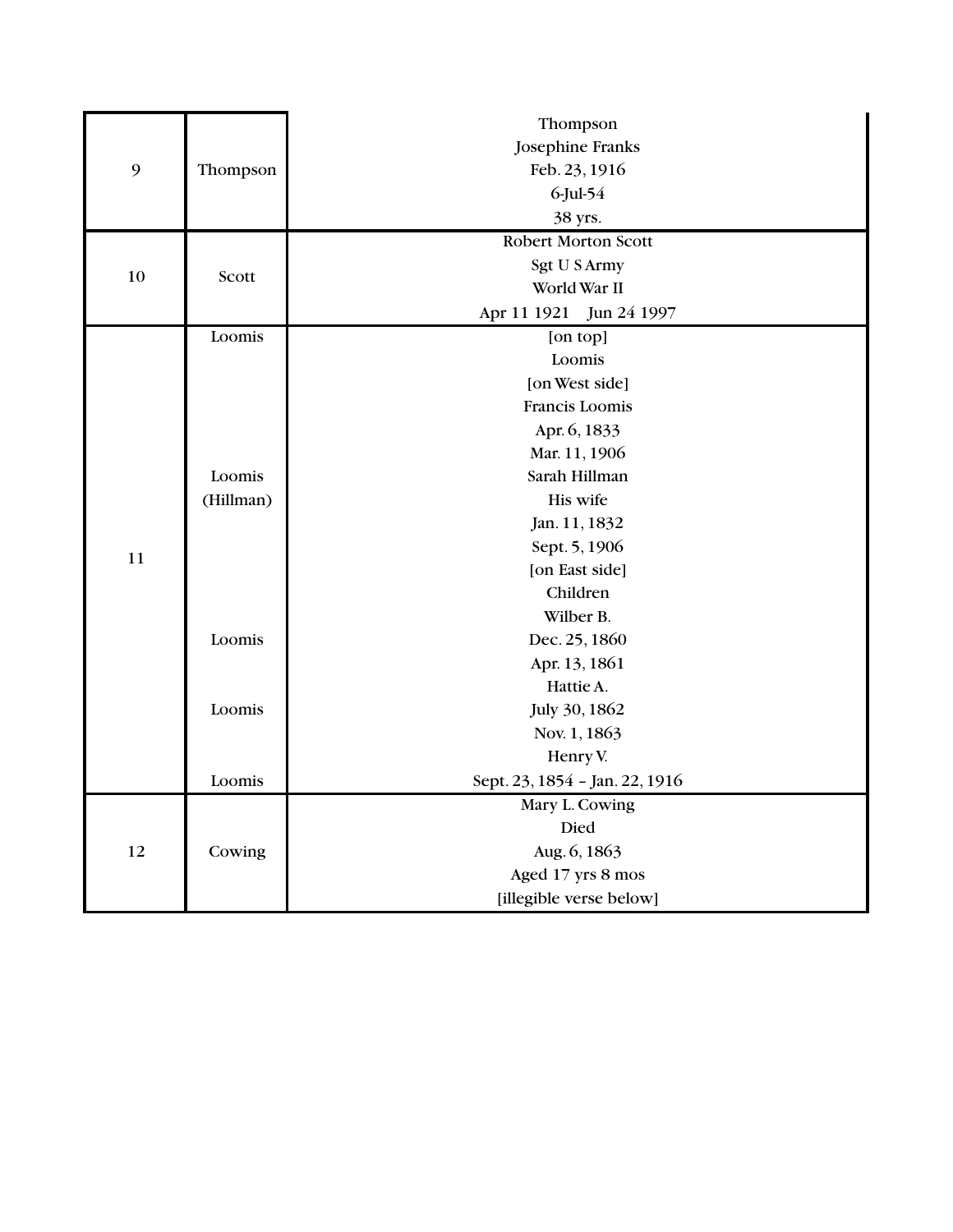|    | Loomis    | Wilber Benson                        |
|----|-----------|--------------------------------------|
|    |           | Died April 1861                      |
|    |           | Aged 1 mo                            |
|    | Loomis    | Hattie Ada                           |
| 13 |           | Died Nov. 1, 1863                    |
|    |           | AE 15 mos.                           |
|    |           | <b>Children of Francis</b>           |
|    |           | & Sarah Loomis                       |
|    |           | [See $# 11$ ]                        |
|    |           | John W. Main                         |
|    |           | Died                                 |
| 14 | Main      | Feb. 22, 1887                        |
|    |           | AE. 48 yrs.                          |
|    |           | A true and faithful soldier at rest. |
|    |           | Maria                                |
|    |           | Wife of                              |
|    |           | John W. Main                         |
| 15 | Main      | Died                                 |
|    |           | Nov. 16, 1901                        |
|    |           | AE. 58 Yrs.                          |
|    |           | [illegible verse below]              |
|    | Sweet     | Addie                                |
|    |           | Wide of                              |
|    |           | George O. Sweet                      |
| 16 |           | Died                                 |
|    |           | Apr. 29, 1887,                       |
|    |           | AE. 25 yrs.                          |
|    | Sweet     | The same day an infant child.        |
| 17 | Wait      | Ellen Wait                           |
|    |           | 1849 - 1914                          |
| 18 |           | Arthur L.                            |
|    |           | Son of                               |
|    | Wetherell | Charles B. & Clara B.                |
|    |           | Wetherell                            |
|    |           | Apr. 6, 1890                         |
|    |           | Mar. 22, 1899                        |
| 19 | Gillette? | Mary [possibly a footstone]          |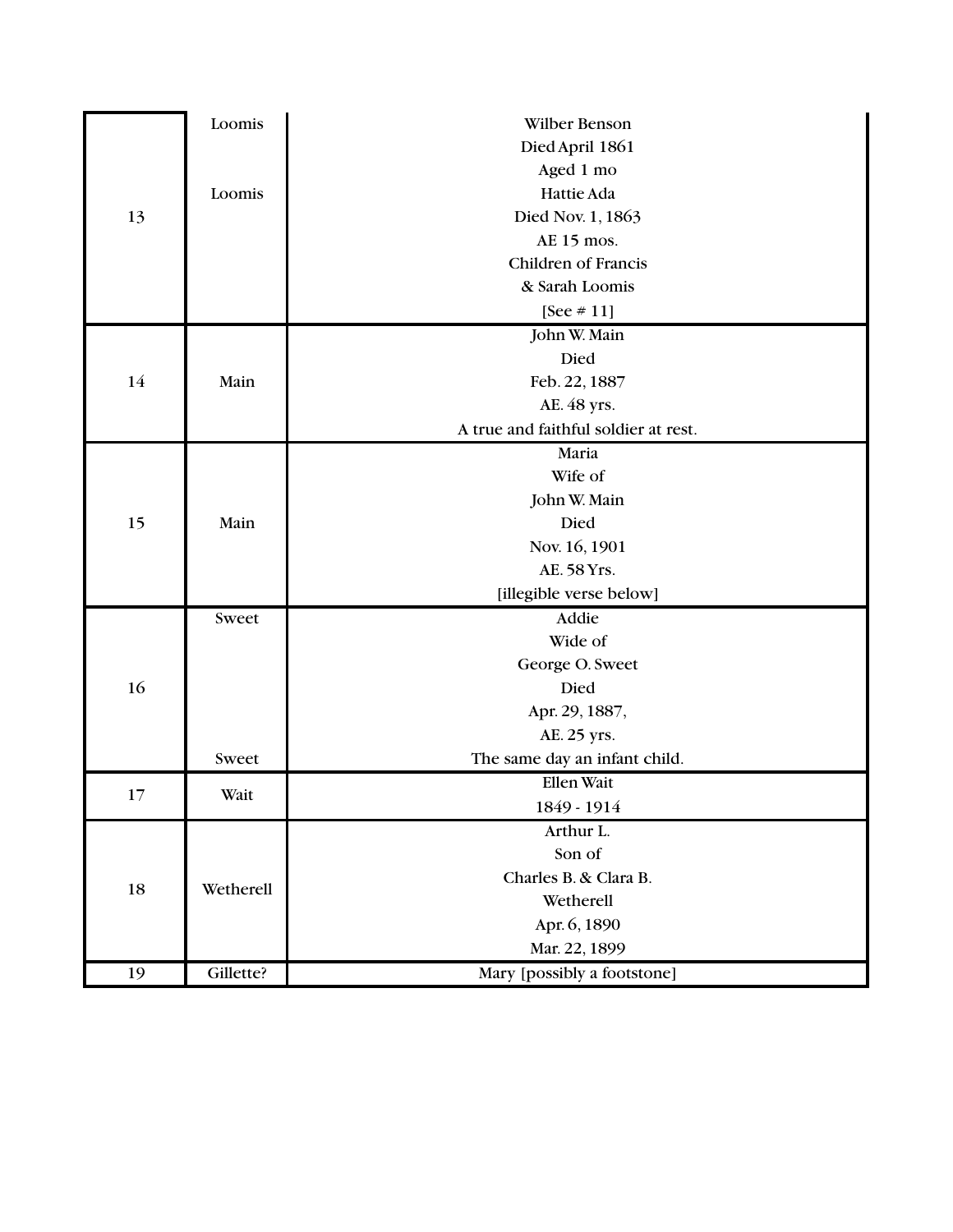|    | Gillette       | Dedicated to the memory of |
|----|----------------|----------------------------|
|    |                | My husband and daughter    |
|    |                | Addis E. Gillette          |
|    |                | Died Feb. 26, 1867         |
| 20 |                | Aged 38 yrs.               |
|    | Gillette       | Mary C.                    |
|    |                | Died Aug. 30, 1870         |
|    |                | Aged 16 yrs.               |
|    |                | <b>Harriet Gillette</b>    |
|    | <b>Bradley</b> | <b>BRADLEY</b>             |
|    |                | Clesson W.                 |
| 21 |                | 1846 - 1920                |
|    | <b>Bradley</b> | Eliza S.                   |
|    |                | 1846 - 1941                |
|    | <b>Bradley</b> | Parley Bradley             |
|    |                | June 15, 1815              |
|    |                | Feb. 4, 1902               |
| 22 |                | <b>His Wife</b>            |
|    | <b>Bradley</b> | Polly Whiting              |
|    | (Whiting)      | Dec. 9, 1809               |
|    |                | Mar. 4, 1893               |
|    |                | Eleanor                    |
|    |                | Dau'r of                   |
|    |                | Lorenzo & Charlotte        |
| 23 | Warner         | Warner.                    |
|    |                | Died July 3, 1894          |
|    |                | Aged 19 y'rs, 2 mo's       |
|    |                | [illegible verse below]    |
|    |                | Matilda                    |
|    |                | Dau'r of                   |
| 24 | Whiting        | David & Ruth               |
|    |                | Whiting                    |
|    |                | died Aug. 27, 1846         |
|    |                | Aged 29.                   |
|    |                | Ruth,                      |
|    |                | Wife of                    |
| 25 | Whiting        | David Whiting,             |
|    |                | Died                       |
|    |                | May 15, 1829,              |
|    |                | Aged 44.                   |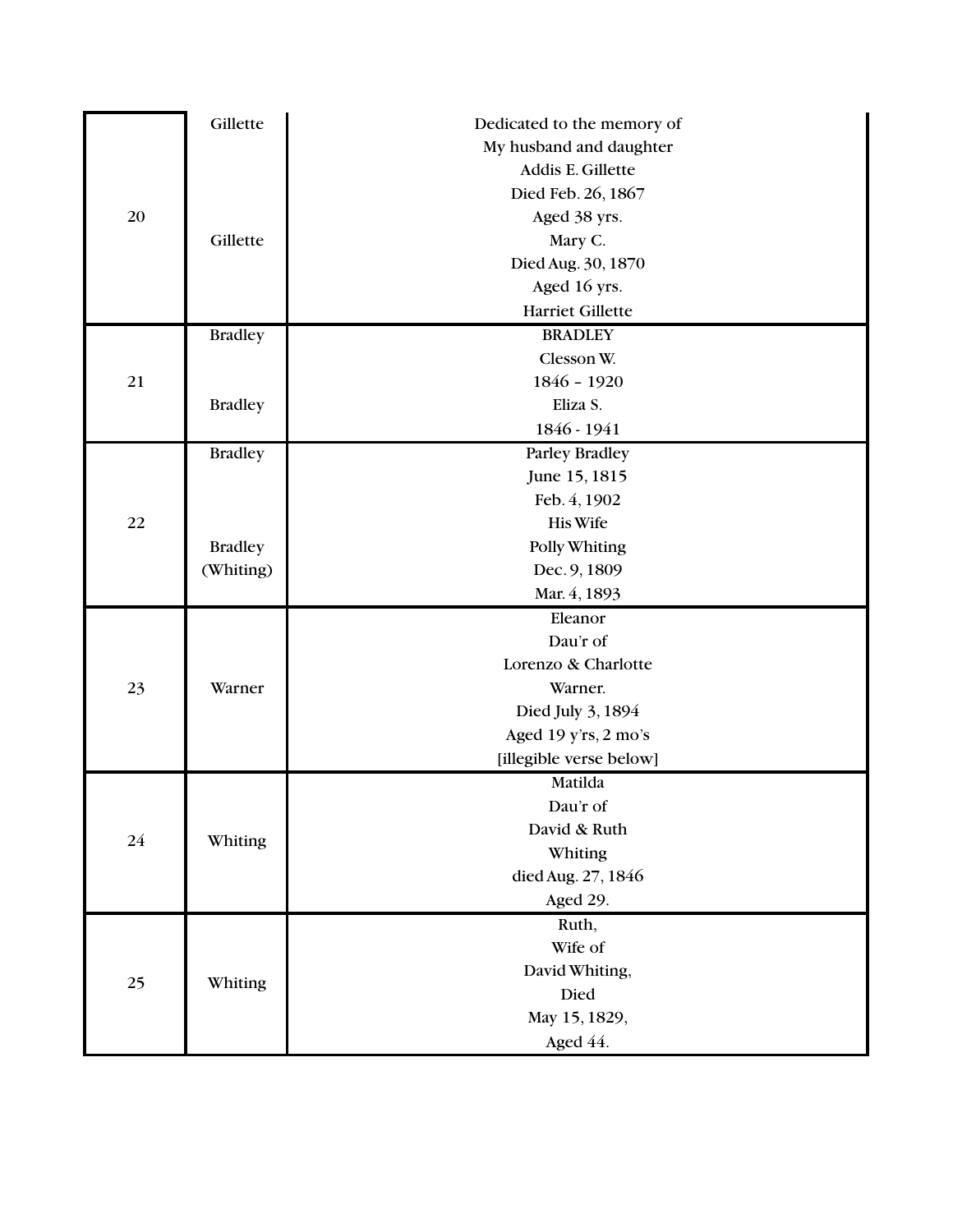|    |           | <b>Beloved Father</b>                |
|----|-----------|--------------------------------------|
|    |           | David Whiting                        |
|    |           | Died                                 |
| 26 | Whiting   | March 13, 1880                       |
|    |           | Aged [illegible]                     |
|    |           | 26 ds.                               |
|    |           | Job Warner                           |
|    |           | Died                                 |
| 27 | Warner    | April 16, 1862                       |
|    |           | Aged 70                              |
|    |           | Rhoda Warner                         |
|    |           | Died                                 |
| 28 | Warner    | June 6, 1864                         |
|    |           | Aged 74                              |
|    |           | [stone is broken]                    |
|    |           | Lorenzo Warner                       |
|    | Warner    | Died                                 |
| 29 |           | Dec. 21, 1882                        |
|    |           | Aged 66 y'rs, 4 mo's.                |
|    |           |                                      |
|    |           | Charlotte,<br>Wife of                |
|    | Warner    |                                      |
| 30 |           | Lorenzo Warner,                      |
|    |           | Died Mar. 18, 1878,                  |
|    |           | Aged 57 y'rs.                        |
|    | Dickinson | Jonathan Dickinson                   |
| 31 |           | Died Feb. 21, 1864                   |
|    | Dickinson | AE. 71                               |
|    |           | Lucretia                             |
|    |           | Wife of                              |
|    |           | [rest of inscription is underground] |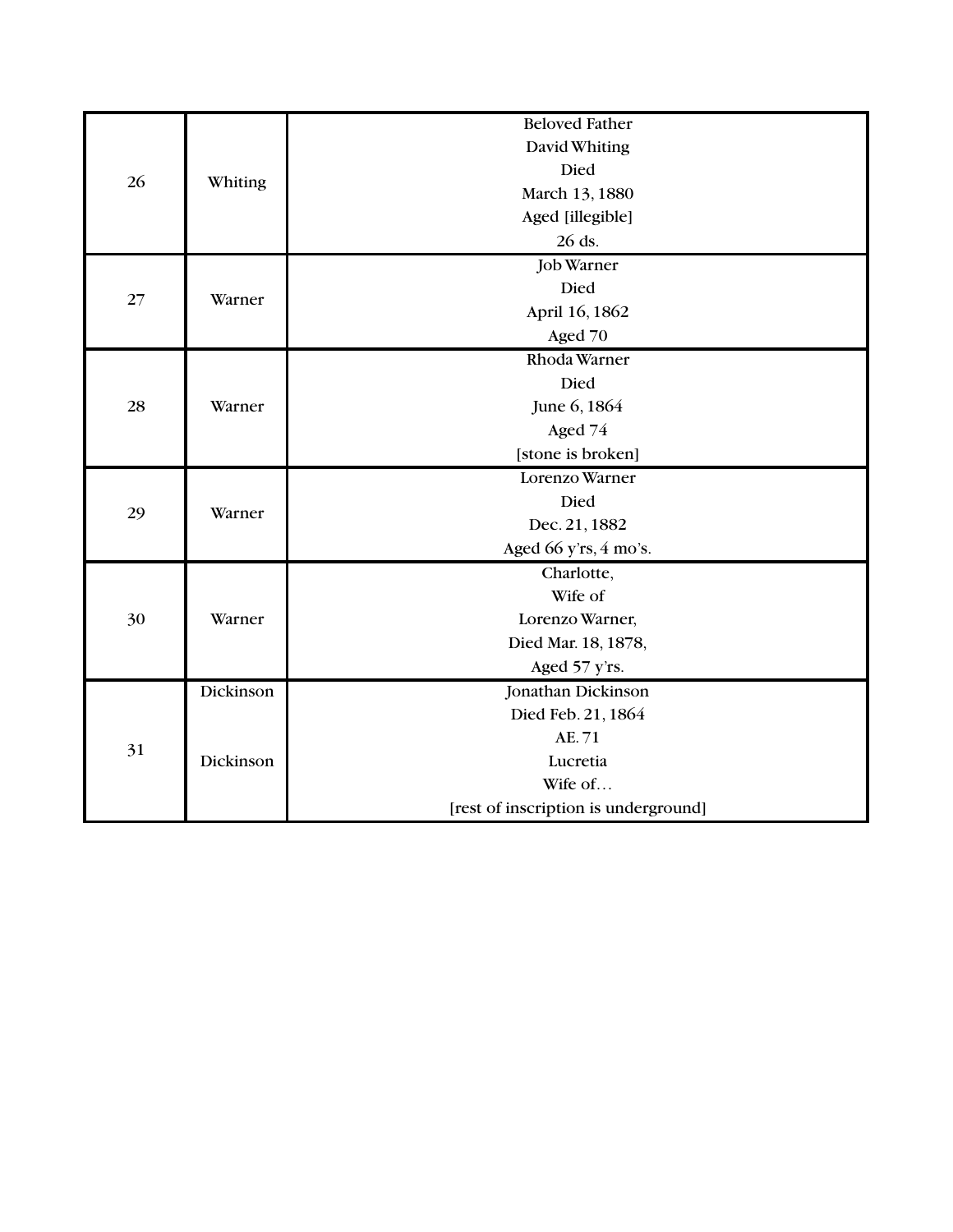|    | Adams       | [on East side]                    |
|----|-------------|-----------------------------------|
|    |             | <b>ADAMS</b>                      |
|    | Adams       | 1815 Joseph B.Adams 1879          |
|    | (Hall)      | 1824 Silence Hall his wife 1911   |
|    | Adams       | 1849 Myron N. their son 1941      |
|    | (Allen)     | 1850 Clara L. Allen his wife 1923 |
| 32 | Adams       | 1882 Millie E. their dau 1890     |
|    | Adams       | 1889 Baby 1889                    |
|    |             | [on West side]                    |
|    | Lee         | 1885 Walter H. Lee 1948           |
|    | Lee (Adams) | 1886 Annabelle Adams 1973         |
|    | Adams       | 1892 Allen B.Adams 1964           |
|    | Lee         | 1915 Raymond A. Lee [<br>$\Box$   |
|    | Carlton     | Rosalia R.                        |
|    |             | Died                              |
|    |             | Aug. 28, 1869                     |
|    |             | AE. 1 Yr. 3 Mo's                  |
|    |             | 25 Ds.                            |
| 33 | Carlton     | Georgie [L.?]                     |
|    |             | Died                              |
|    |             | Nov. 21, 1871,                    |
|    |             | AE. 2 Ys 9 Ds.                    |
|    |             | Children of G.W. & S.A.           |
|    |             | Carlton                           |
|    |             | George W. Carlton                 |
| 34 | Carlton     | Died Oct. 22, 1864                |
|    |             | Aged 55 y's, 9 m's, 5 d's         |
|    |             | Erected by Truman M. CARLTON      |
|    |             | Mary T.                           |
|    |             | Wife of                           |
| 35 | Warner      | William H. Warner                 |
|    |             | Died Aug. 17, 1887                |
|    |             | Aged 27 yrs. 8 mos.               |
|    |             | Dennis O. Waite                   |
| 36 | Waite       | Died                              |
|    |             | $1$ -Jul- $16$                    |
|    |             | Aged 63 yrs.                      |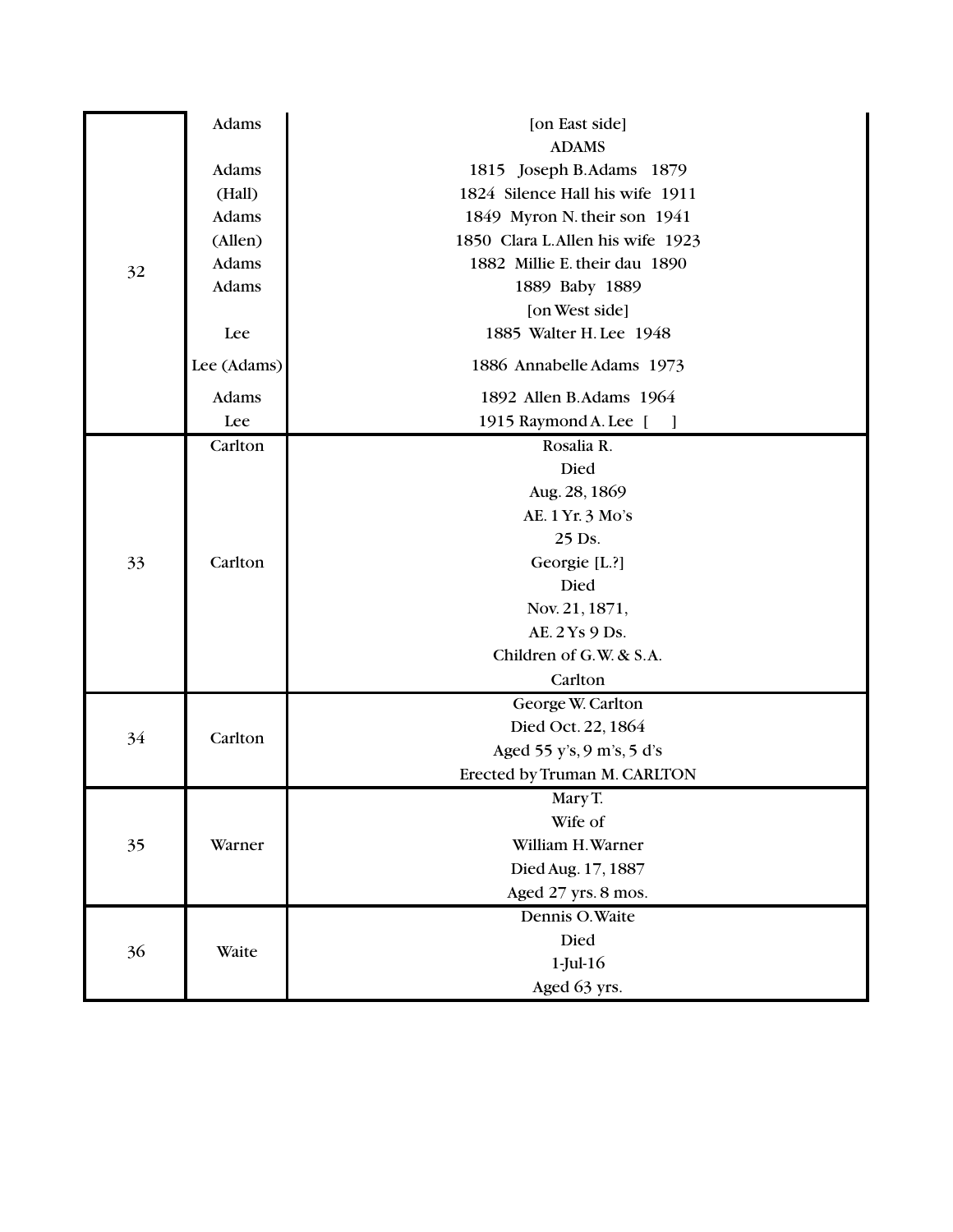|    | Waite             | Ella N. Richardson                          |
|----|-------------------|---------------------------------------------|
|    | (Richard-<br>son) | Wife of                                     |
| 37 |                   | Dennis O. Waite                             |
|    |                   | Died Mar. 3, 1897                           |
|    |                   | Aged 37 yrs.                                |
|    |                   | Charles A.                                  |
|    |                   | Son of                                      |
|    |                   | George W.                                   |
| 38 | Fisk              | \$ Nancy M.                                 |
|    |                   | Fisk                                        |
|    |                   | Died Dec. 26, 1837                          |
|    |                   | Aged 10 Mon                                 |
|    | Fisk              | George W. Fisk                              |
|    |                   | Died Jan. 3, 1859                           |
|    |                   | AE. 45                                      |
| 39 | (Warner)          | Nancy Warner                                |
|    |                   | <b>His Wife</b>                             |
|    |                   | Aug 5, 1814                                 |
|    |                   | Mar. 4, 1902                                |
|    |                   | <b>Almon Graves</b>                         |
|    |                   | Died                                        |
| 40 | Graves            | Sep. 11, 1841                               |
|    |                   | AE 35                                       |
|    |                   | Blessed are the dead which die              |
|    |                   | In the Lord.                                |
|    | Packard           | Mary L.                                     |
|    |                   | Wife of                                     |
|    |                   | Ancel Packard                               |
|    |                   | Died                                        |
| 41 |                   | Feb. 11, 1847                               |
|    |                   | Aged 21.                                    |
|    | Packard           | Infant son                                  |
|    |                   | Died Feb. 3, 1847                           |
|    |                   | So o'er the ashes of the loved and lost     |
|    |                   | While fond affection stands to muse or pray |
|    |                   | She hears the voices of the seraph host     |
|    |                   | Welcome her darling to the realms of day.   |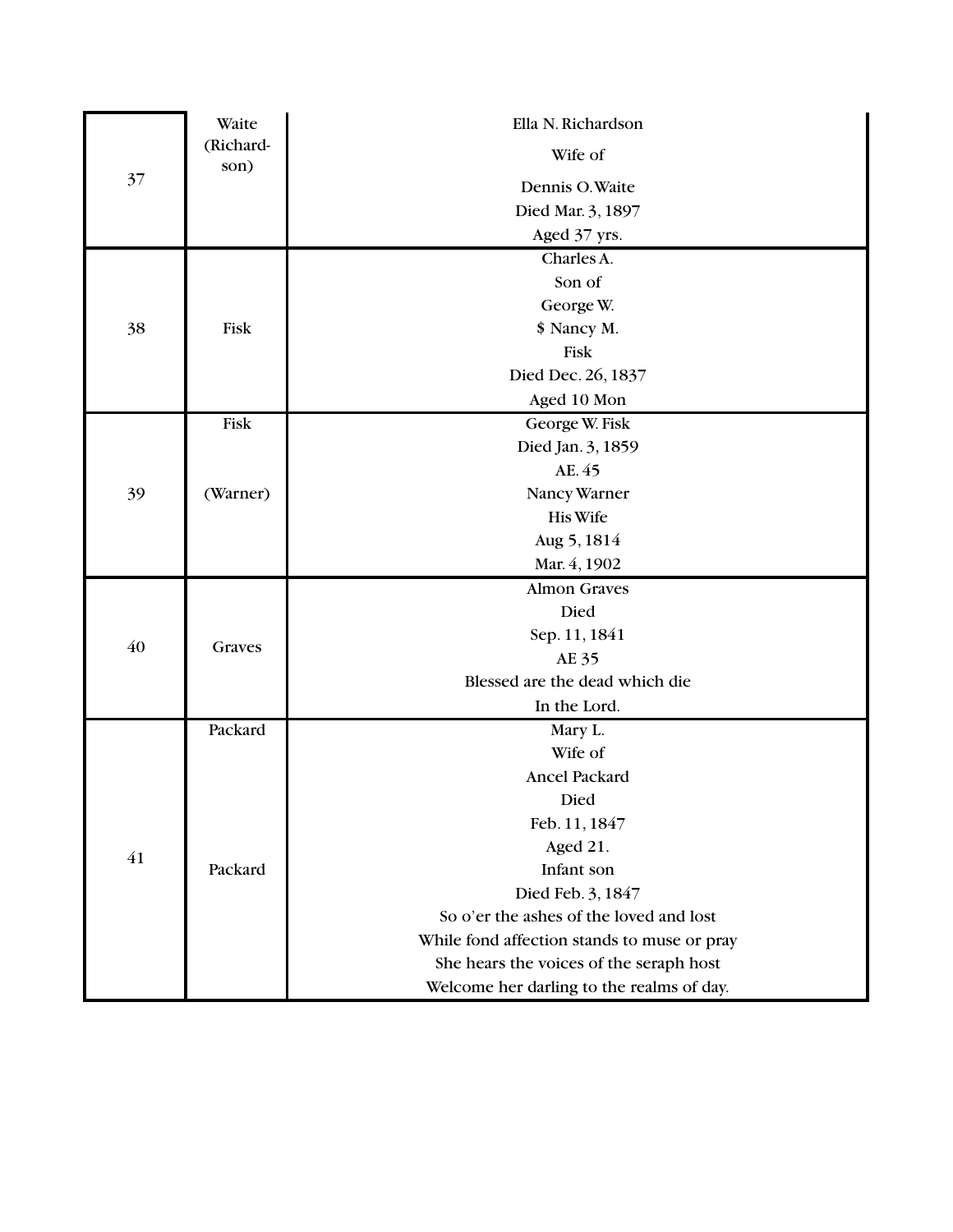|    |         | Caroline E.                           |
|----|---------|---------------------------------------|
|    |         | Wife of                               |
|    |         | Ansel Packard                         |
| 42 | Packard | Died Jan. 4, 1858                     |
|    |         | Aged 31 y'rs.                         |
|    |         | I met thee on earth,                  |
|    |         | May I meet thee in Heaven.            |
|    |         | Rebekah L.                            |
|    |         | Wife of                               |
|    |         | William L. Cowing,                    |
|    |         | Died Oct. 22, 1848,                   |
| 43 | Cowing  | Aged 25.                              |
|    |         | Farewell dear friend, if thus we part |
|    |         | On earth to meet no more              |
|    |         | I hope to meet thee hand and heart    |
|    |         | Where parting scenes are o'er.        |
|    |         | William Loomis                        |
|    |         | Died                                  |
| 44 | Loomis  | Oct. 13, 1853                         |
|    |         | Aged 64                               |
|    |         | He died in faith.                     |
|    |         | Lucinda                               |
|    |         | Wife of                               |
| 45 | Loomis  | William Loomis,                       |
|    |         | Died Nov. 14, 1872                    |
|    |         | AE. 77 y'rs 5 mo's                    |
|    |         | [mostly illegible verse below]        |
|    | Cowing  | Eddie                                 |
| 46 |         | An infant son                         |
|    | Cowing  | Willie E.                             |
|    |         | Son of                                |
|    |         | Emory & Maggie E.                     |
|    |         | Cowing                                |
|    |         | Died July 28, 1871                    |
|    |         | Aged 6 mos.                           |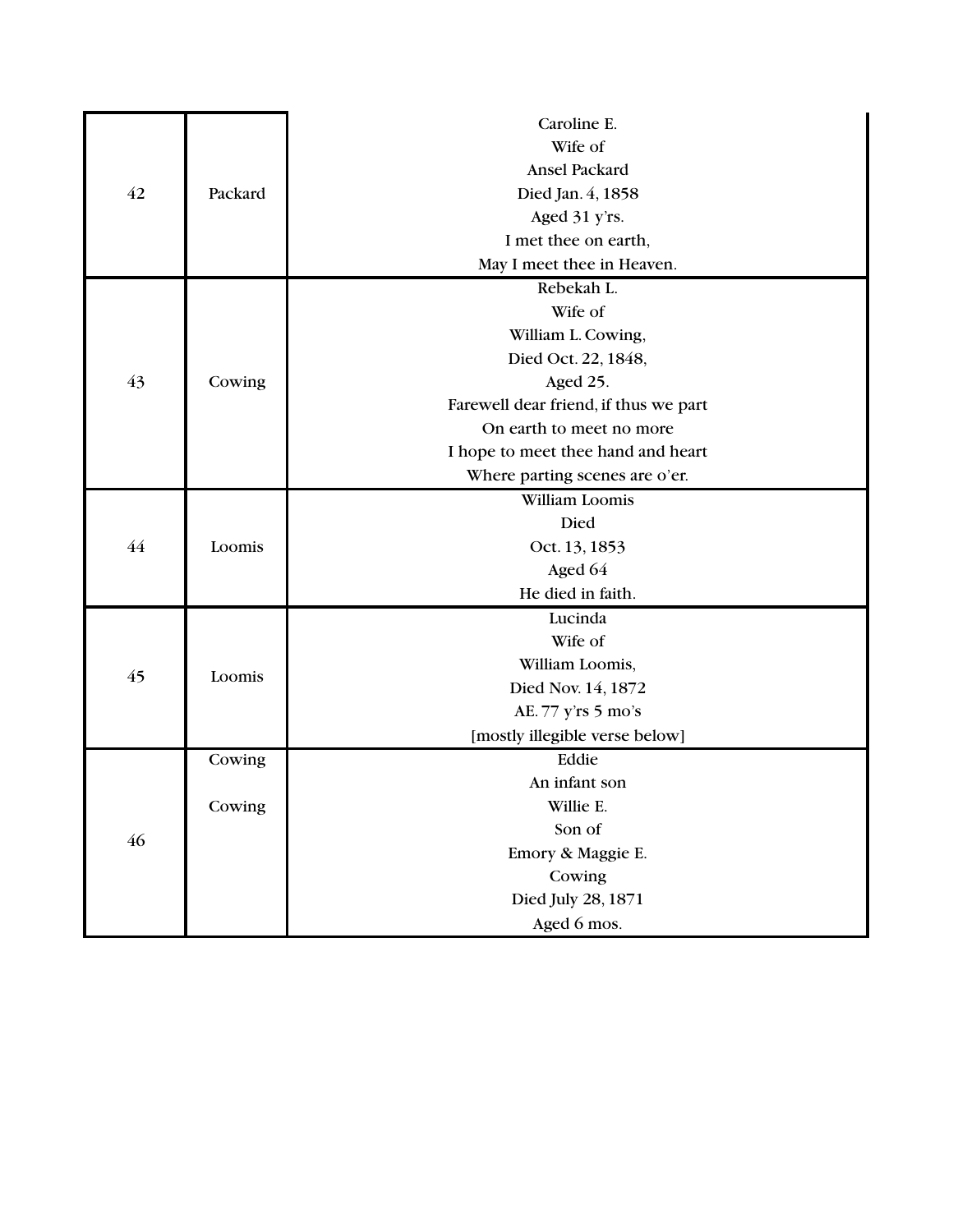|    |            | Lillie May                             |
|----|------------|----------------------------------------|
|    |            | Dau. of                                |
|    |            | George & Mattie                        |
|    |            | Cowing                                 |
| 47 | Cowing     | Died Oct. 1, 1876                      |
|    |            | Aged 7 yrs & 3 mos.                    |
|    |            | This little dust our                   |
|    |            | Father's care shall keep.              |
|    |            | Austin S. Waite                        |
|    |            | Died                                   |
| 48 | Waite      | May 15, 1892                           |
|    |            | Aged 76 ys. 1 mo.                      |
|    |            | Luthera E.                             |
|    |            | Wife of                                |
| 49 | Waite      | Austin S. Waite                        |
|    |            | July 1, 1818                           |
|    |            | Jan. 14, 1908                          |
|    | Warner     | [on North side]                        |
|    |            | <b>WARNER</b>                          |
|    |            | Henry W. Warner                        |
|    |            | Son of Edward A. and Adaline W. Warner |
|    |            | 1857 1908                              |
|    |            | By whom this monument was erected      |
|    |            | [on South side]                        |
| 50 | Warner     | 1769 Nathan Warner 1833                |
|    |            | <b>His Wife</b>                        |
|    | (Paine)    | 1772 Rebecca Paine 1860                |
|    | Warner     | 1813 Edward A. Warner 1893             |
|    |            | <b>His Wives</b>                       |
|    | (Waite)    | 1815 Julia Waite 1852                  |
|    | (Woodward) | 1819 Adaline Woodward 1873             |
|    |            | Melzar Warner                          |
| 51 | Warner     | Died                                   |
|    |            | Feb. 28, 1864                          |
|    |            | Aged 78                                |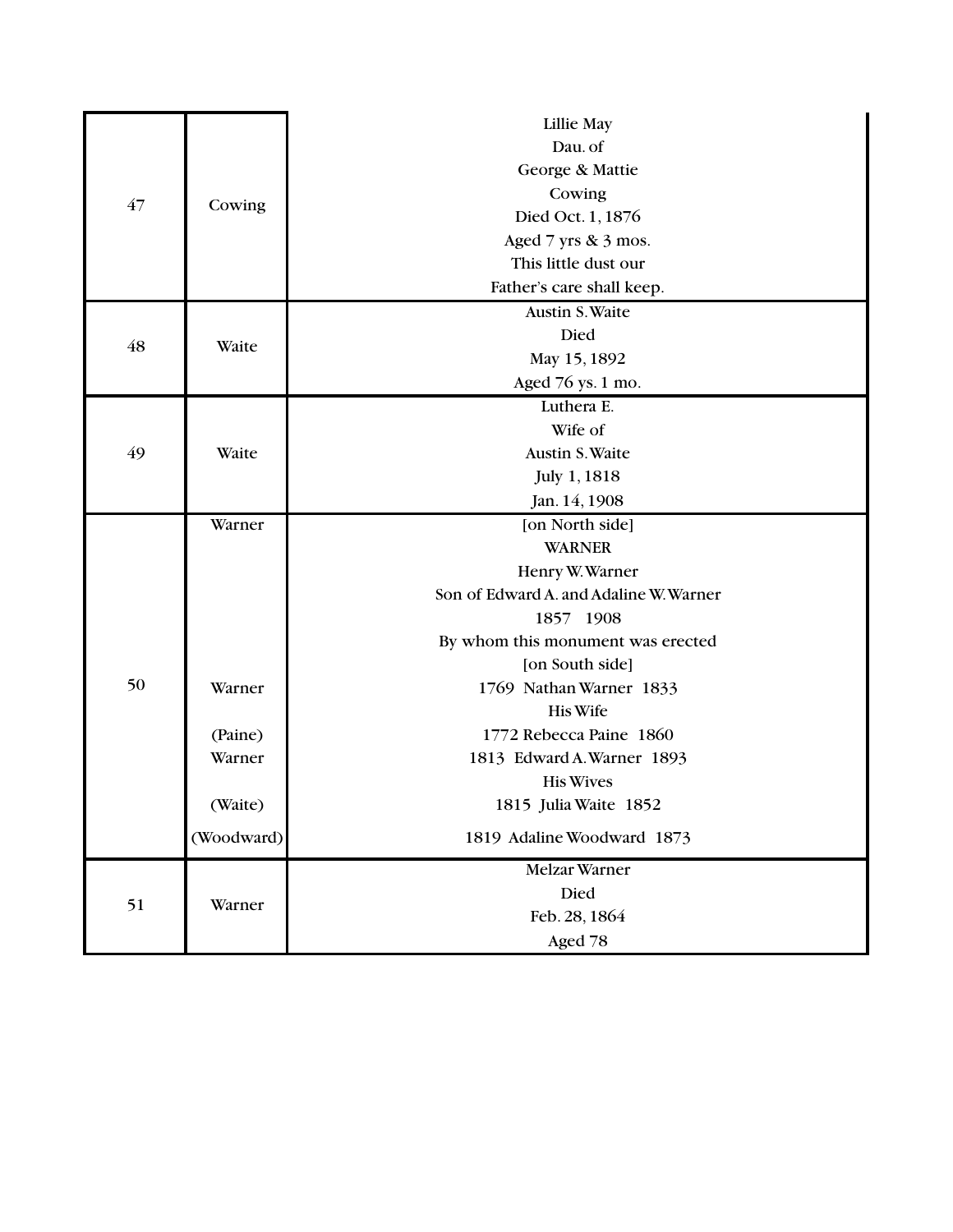|    |          | Eunice                               |
|----|----------|--------------------------------------|
|    |          | Wife of                              |
|    |          | Melzar Warner                        |
|    |          | Died                                 |
|    |          | Nov. 23, 1818                        |
| 52 | Warner   | Aged 23                              |
|    |          | As you pass by behold and see        |
|    |          | As you are now so once was I         |
|    |          | As I am now so you must be           |
|    |          | Prepare  [remainder illegible]       |
|    |          | [See also note at #68 in this list.] |
|    |          | Elizabeth                            |
|    |          | Wife of                              |
|    |          | <b>Melzar Warner</b>                 |
| 53 | Warner   | Died                                 |
|    |          | June 18, 1824                        |
|    |          | Aged 36                              |
|    |          | [mostly illegible verse below]       |
|    | Robinson | In memory of                         |
|    |          | Mr. Apollos Robinson                 |
|    |          | who died March                       |
| 54 |          | 23 1814 aged 40 years.               |
|    | Robinson | William his son died                 |
|    |          | March 9 1814 aged 4                  |
|    | Robinson | years. Nancy died Nov.               |
|    |          | 15 1815 aged 1 year.                 |
|    |          | Almira Kingsley                      |
|    |          | Born                                 |
| 55 | Kingsley | April 9, 1812                        |
|    |          | Died                                 |
|    |          | 18-Mar-00                            |
|    |          | <b>Austin Kingsley</b>               |
| 56 | Kingsley | Died                                 |
|    |          | Sept. 10, 1865                       |
|    |          | AE. 58.                              |
|    |          | Louisa                               |
|    |          | Wife of                              |
| 57 | Kingsley | <b>Austin Kingsley</b>               |
|    |          | Died Apr. 18, 1883                   |
|    |          | Aged 71 yrs. 9 mos.                  |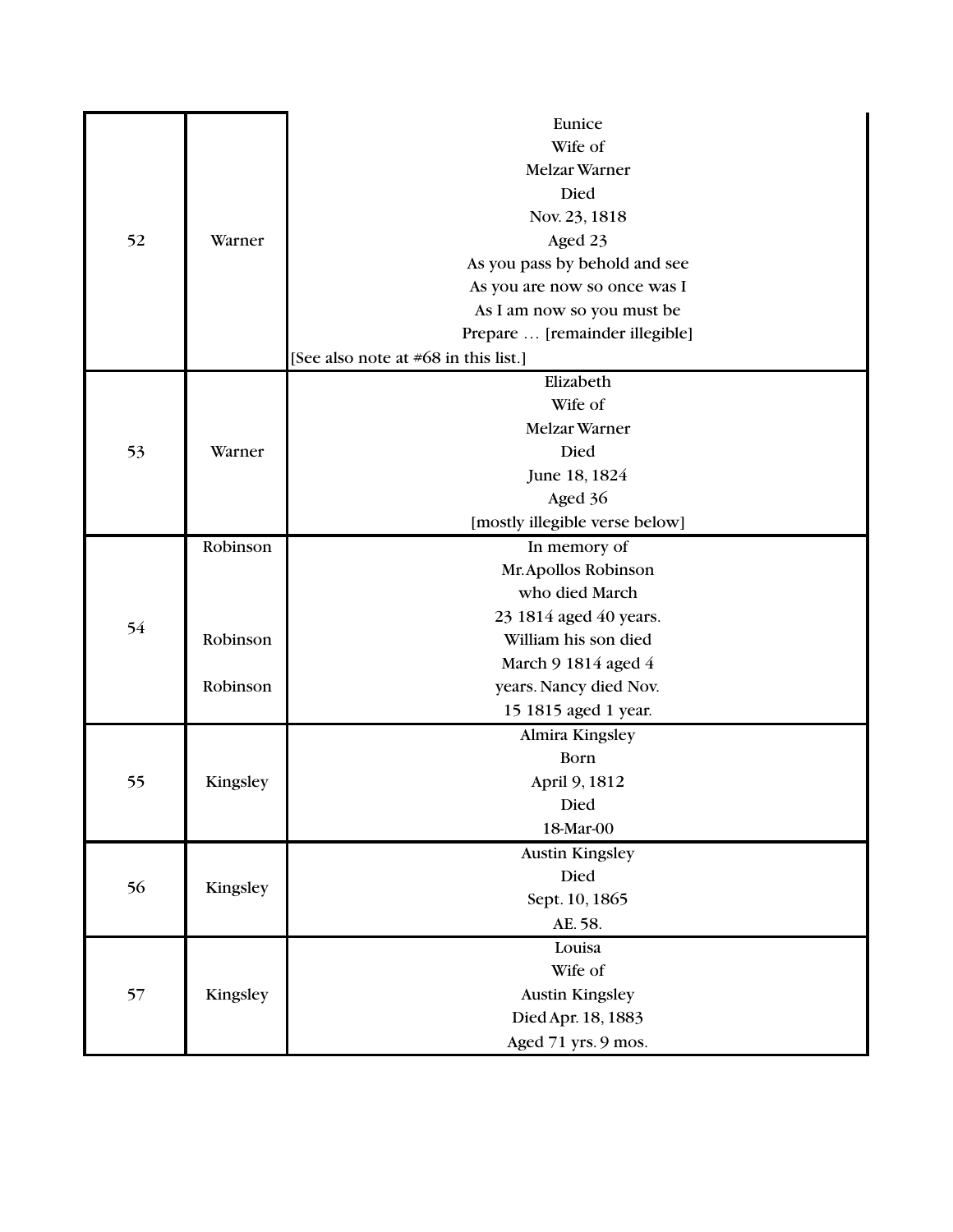|    |          | Anna A.                                                                        |
|----|----------|--------------------------------------------------------------------------------|
|    |          | Dau. of A. & L.                                                                |
|    |          |                                                                                |
| 58 | Kingsley | Kingsley<br>Died                                                               |
|    |          |                                                                                |
|    |          | May 1, 1846                                                                    |
|    |          | AE 13 mos.                                                                     |
|    |          | William S.                                                                     |
|    |          | Son of A. & L.                                                                 |
| 59 | Kingsley | Kingsley                                                                       |
|    |          | Died                                                                           |
|    |          | July 7, 1841                                                                   |
|    |          | AE 2 mo's & 19 d's.                                                            |
|    |          | James                                                                          |
|    |          | Son of A. & L.                                                                 |
|    |          | Kingsley                                                                       |
| 60 | Kingsley | Died                                                                           |
|    |          | Oct. 5, 1838                                                                   |
|    |          | AE 13 mo's & 14 d's.                                                           |
| 61 | unknown  | Rough, uninscribed small headstone and footstone                               |
| 62 | Lee      | Ethelyn Lee                                                                    |
|    |          | 1883 - 1964                                                                    |
|    |          | Walter Arthur Lee                                                              |
|    |          | June 14, 1858 - July 25, 1932                                                  |
| 63 | Lee      | <b>His Wife</b>                                                                |
|    |          | Cora Stanford Lee                                                              |
|    |          | April 25, 1859 - April 7, 1930                                                 |
| 64 | unknown  | Illegible stone, badly eroded and heavily obscured by lichen.                  |
|    |          | Stone is broken off at ground level and missing. Its footstone appears to bear |
| 65 | unknown  | the initials "W. H.W."                                                         |
|    |          | In                                                                             |
|    |          | Memory of                                                                      |
|    |          | Capt.                                                                          |
| 66 | Warner   | Jonathan Waner                                                                 |
|    |          | Who died Oct.                                                                  |
|    |          | 15,1826                                                                        |
|    |          | AEt. 83 years                                                                  |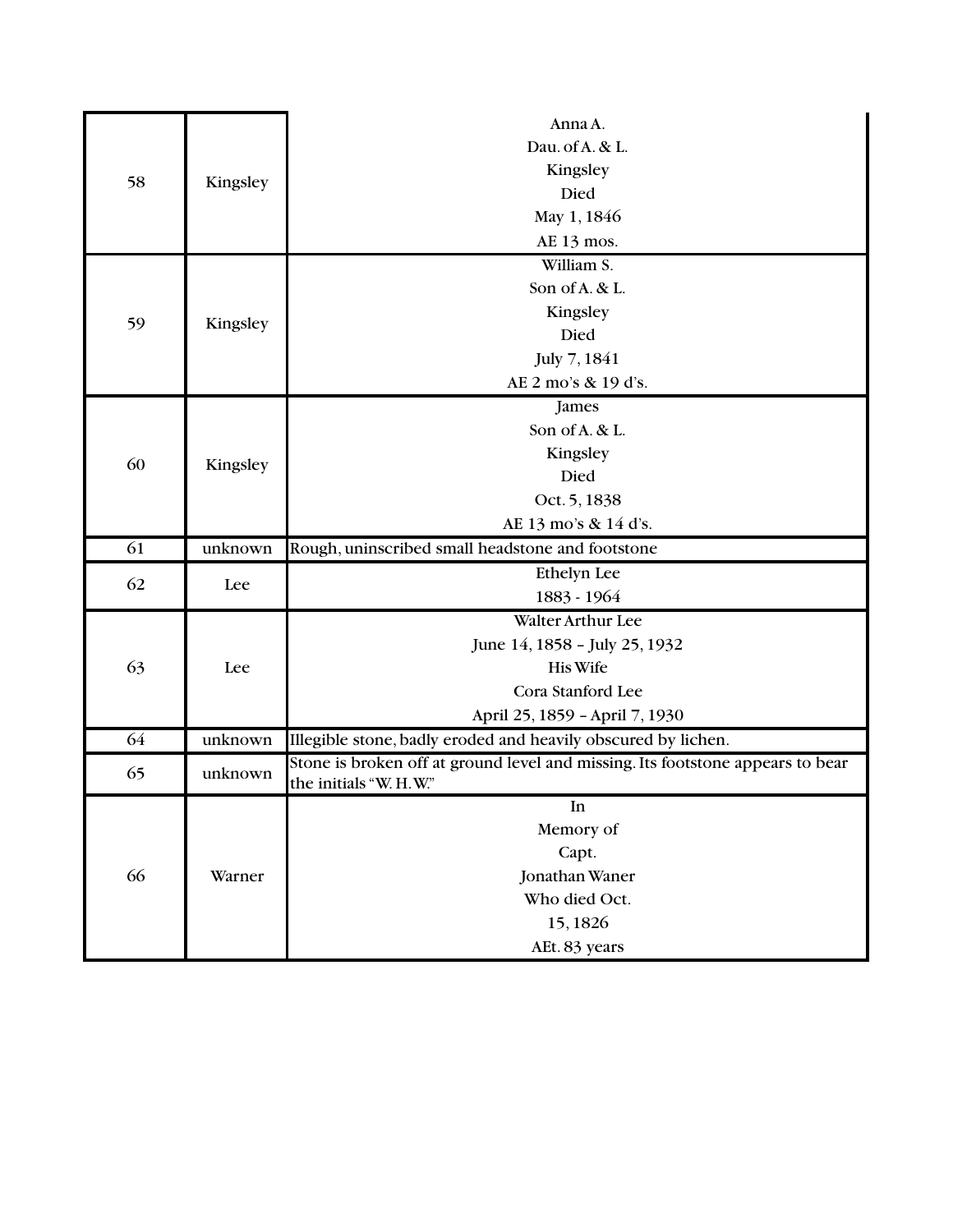|        |           | Mrs.                                                                                   |
|--------|-----------|----------------------------------------------------------------------------------------|
|        |           | Eglah Warner                                                                           |
|        |           | Wife of                                                                                |
|        | Warner    | Capt.                                                                                  |
| 67     | (Sheldon) | Jonathan Warner                                                                        |
|        |           | Died                                                                                   |
|        |           | Sept. 1828                                                                             |
|        |           | AE.83                                                                                  |
|        |           | Eunice                                                                                 |
|        |           | Wife of Melzar                                                                         |
|        |           | Warner died Nov.                                                                       |
| 68     | Warner    | 23 1818 in the 23                                                                      |
|        |           | year of her age.                                                                       |
|        |           | [This is one of two stones in the cemetery for Eunice. The other, $\#52$ in this list, |
|        |           | was apparently made after this one was damaged and/or displaced.]                      |
|        |           | Sophronia                                                                              |
|        |           | Daughter                                                                               |
|        |           | Of Silas & Lucy                                                                        |
| 69     | Warner    | Warner                                                                                 |
|        |           | Died Feb. 15, 1841,                                                                    |
|        |           | Aged 39.                                                                               |
|        |           | Blessed are the dead which die in the Lord.                                            |
|        | Warner    | Silas Warner                                                                           |
| 70     |           | Died                                                                                   |
|        |           | Feb. 7, 1858                                                                           |
|        |           | Aged 79                                                                                |
|        | Warner    | Lucy                                                                                   |
|        |           | Wife of                                                                                |
| 71     |           | Silas Warner                                                                           |
|        |           | Died                                                                                   |
|        |           | Mar. 25, 1848                                                                          |
|        |           | Aged 72                                                                                |
| $72\,$ |           | Mr.                                                                                    |
|        | Graves    | Charles                                                                                |
|        |           | Graves                                                                                 |
|        |           | Died                                                                                   |
|        |           | June 16, 1829                                                                          |
|        |           | AE. 42                                                                                 |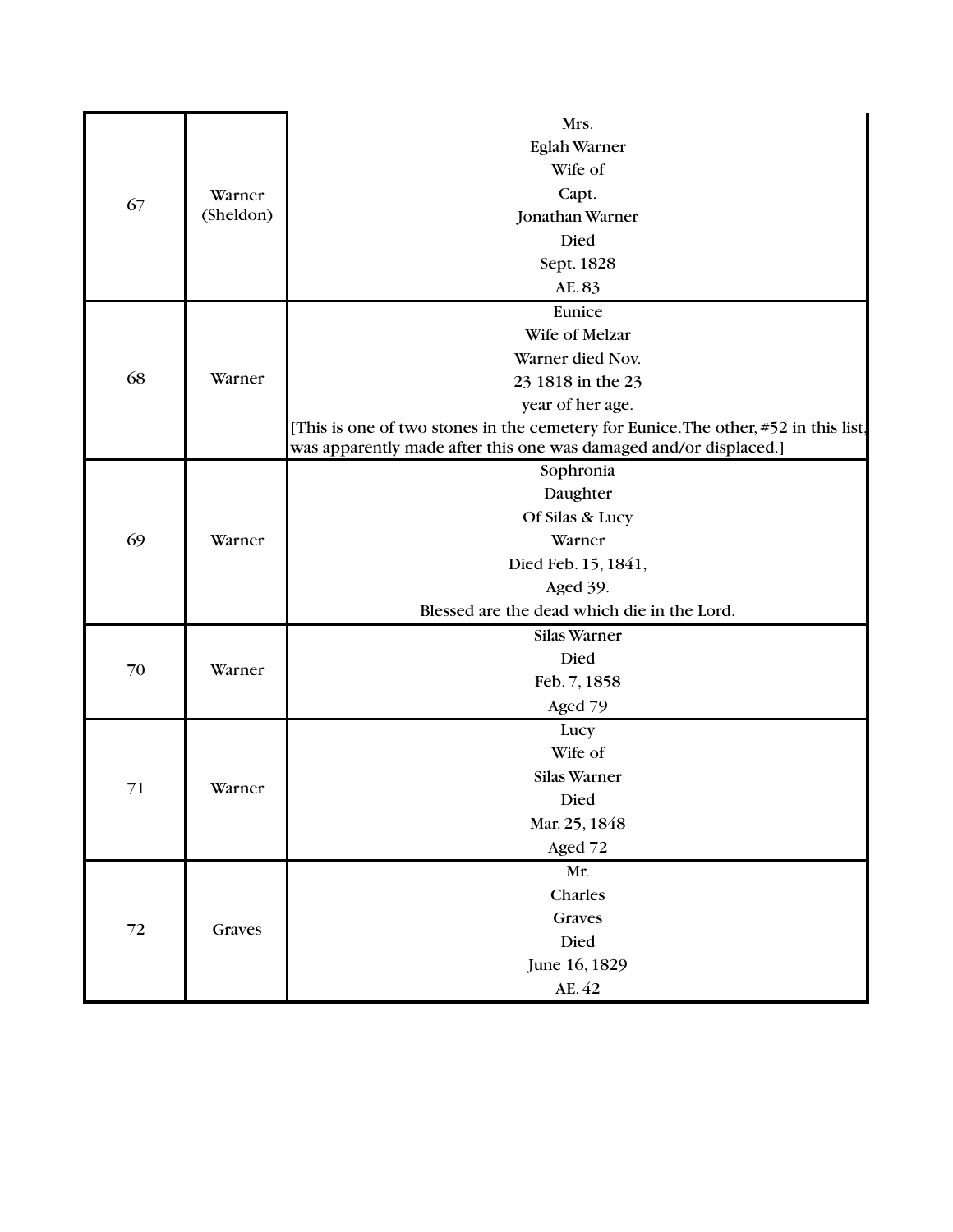|        |          | Patty                                         |  |  |  |
|--------|----------|-----------------------------------------------|--|--|--|
|        |          | Widow of                                      |  |  |  |
| 73     | Graves   | <b>Charles Graves</b>                         |  |  |  |
|        |          | Died Aug. 21, 1854,                           |  |  |  |
|        |          | Aged 63 y'rs.                                 |  |  |  |
|        |          | Harriet C. Graves                             |  |  |  |
| 74     | Graves   | Died                                          |  |  |  |
|        |          | June 15, 1886                                 |  |  |  |
|        |          | Aged 69 years                                 |  |  |  |
|        |          | Otis Kingsley                                 |  |  |  |
| 75     | Kingsley | Died                                          |  |  |  |
|        |          | March 11, 1856                                |  |  |  |
|        |          | Aged 54 yrs.                                  |  |  |  |
|        |          | <b>Betsy</b>                                  |  |  |  |
|        |          | Wife of                                       |  |  |  |
| 76     | Kingsley | <b>Otis Kingsley</b>                          |  |  |  |
|        |          | Died Dec. 30, 1852                            |  |  |  |
|        |          | Aged 44                                       |  |  |  |
|        |          | "The memory of the just is blest."            |  |  |  |
|        |          | Electa                                        |  |  |  |
|        |          | Wife of                                       |  |  |  |
| $77\,$ | Kingsley | <b>Otis Kingsley</b>                          |  |  |  |
|        |          | Died May 1, 1831,                             |  |  |  |
|        |          | Aged 23                                       |  |  |  |
|        |          | "Blessed are the dead which die in the Lord." |  |  |  |
|        |          | Mr. Supply                                    |  |  |  |
|        |          | Kingsley                                      |  |  |  |
| 78     | Kingsley | Died 13 Dec'r                                 |  |  |  |
|        |          | 1831                                          |  |  |  |
|        |          | aged 63 y                                     |  |  |  |
|        |          | Mrs. Judith                                   |  |  |  |
|        |          | Kingsley                                      |  |  |  |
| 79     | Kingsley | Wife of Mr. Supply                            |  |  |  |
|        |          | Kingsley                                      |  |  |  |
|        |          | Died 5 Decr 1825                              |  |  |  |
|        |          | Aged 57 years                                 |  |  |  |
|        |          | Chester                                       |  |  |  |
|        |          | Son of Mr. Supply &                           |  |  |  |
| 80     | Kingsley | Mrs. Judith Kingsley                          |  |  |  |
|        |          | Died 4 July 1820                              |  |  |  |
|        |          | Aged 16 years                                 |  |  |  |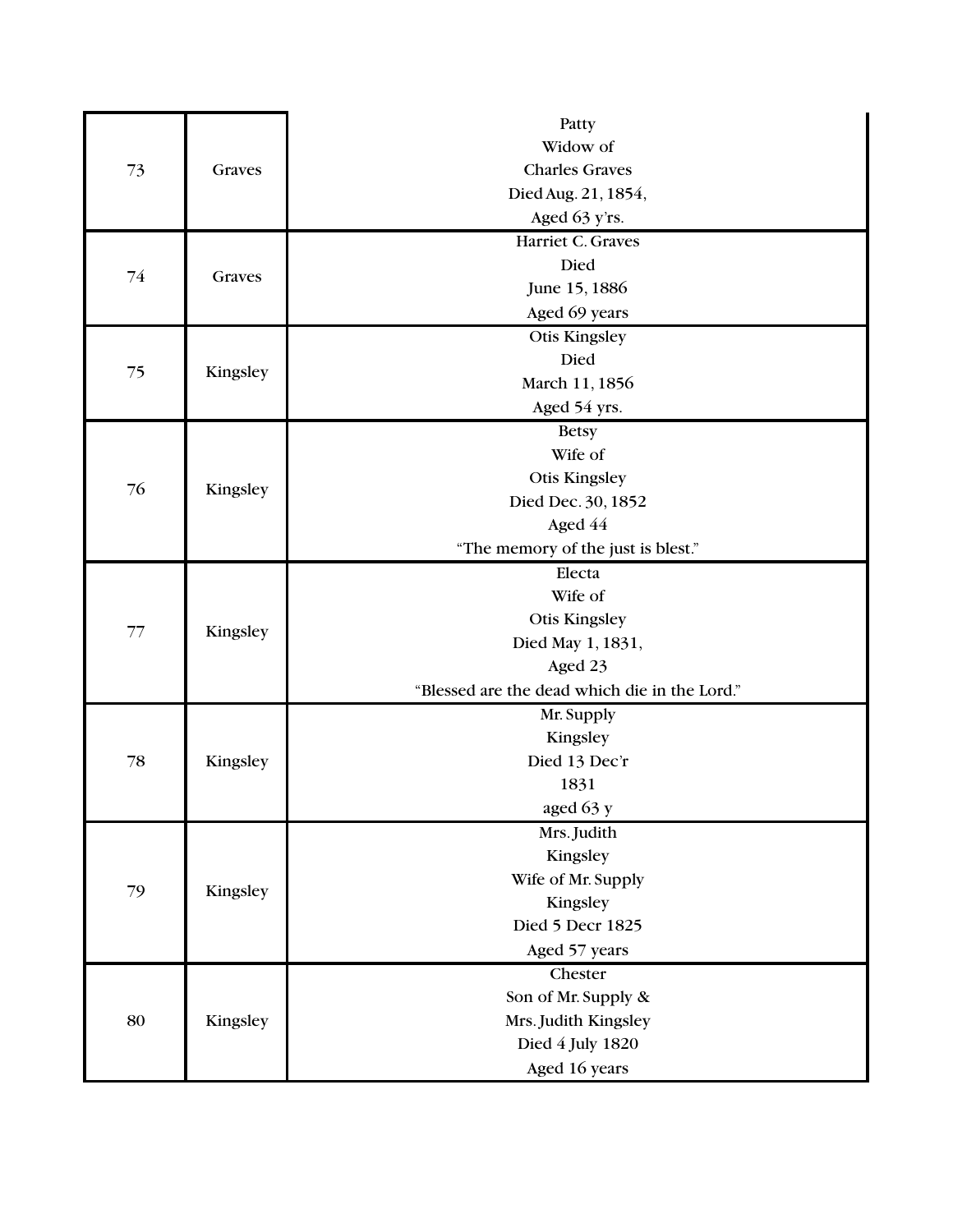| 81 | See note   | This is a footstone for the nearby headstone #101, Rhoda Kingsley. It has been<br>moved from its original and proper location into a row of headstones. |  |  |  |  |
|----|------------|---------------------------------------------------------------------------------------------------------------------------------------------------------|--|--|--|--|
|    |            | Mr.                                                                                                                                                     |  |  |  |  |
|    |            | Amasa Cleaveland                                                                                                                                        |  |  |  |  |
| 82 | Cleaveland | Died                                                                                                                                                    |  |  |  |  |
|    |            | July 1, 1833                                                                                                                                            |  |  |  |  |
|    |            | AE. 77                                                                                                                                                  |  |  |  |  |
|    |            | Mrs.                                                                                                                                                    |  |  |  |  |
|    |            | Naomi Cleaveland                                                                                                                                        |  |  |  |  |
| 83 | Cleaveland | Consort of                                                                                                                                              |  |  |  |  |
|    |            | Amasa Cleaveland                                                                                                                                        |  |  |  |  |
|    |            | Died July 5, 1834                                                                                                                                       |  |  |  |  |
|    |            | AE. 76                                                                                                                                                  |  |  |  |  |
|    |            | An Infant                                                                                                                                               |  |  |  |  |
|    | Cleaveland | Child of                                                                                                                                                |  |  |  |  |
| 84 |            | Waldo &                                                                                                                                                 |  |  |  |  |
|    |            | Almira                                                                                                                                                  |  |  |  |  |
|    |            | Cleav                                                                                                                                                   |  |  |  |  |
|    |            | [rest of inscription is underground]                                                                                                                    |  |  |  |  |
|    |            | <b>Miss Phebe</b>                                                                                                                                       |  |  |  |  |
|    | Fairfield  | Daugh. Of Mr. Samuel                                                                                                                                    |  |  |  |  |
|    |            | & Mrs. Betsey Fairfield                                                                                                                                 |  |  |  |  |
|    |            | died Jan. 7,                                                                                                                                            |  |  |  |  |
|    |            | 1828                                                                                                                                                    |  |  |  |  |
| 85 |            | aged 21 years                                                                                                                                           |  |  |  |  |
|    |            | Now the cold grave                                                                                                                                      |  |  |  |  |
|    |            | Her form lies here her soul                                                                                                                             |  |  |  |  |
|    |            | Far from                                                                                                                                                |  |  |  |  |
|    |            | The loss is ours but                                                                                                                                    |  |  |  |  |
|    |            | [Most of the verse is illegible.]                                                                                                                       |  |  |  |  |
|    |            | In memory of                                                                                                                                            |  |  |  |  |
| 86 | Miller     | Mr. Aron Miller                                                                                                                                         |  |  |  |  |
|    |            | Who died Feb. 7                                                                                                                                         |  |  |  |  |
|    |            | [Rest of inscription is underground.]                                                                                                                   |  |  |  |  |
| 87 | Fairfield  | Jehoiada                                                                                                                                                |  |  |  |  |
|    |            | [Rest of inscription is completely hidden by lichen or underground.]                                                                                    |  |  |  |  |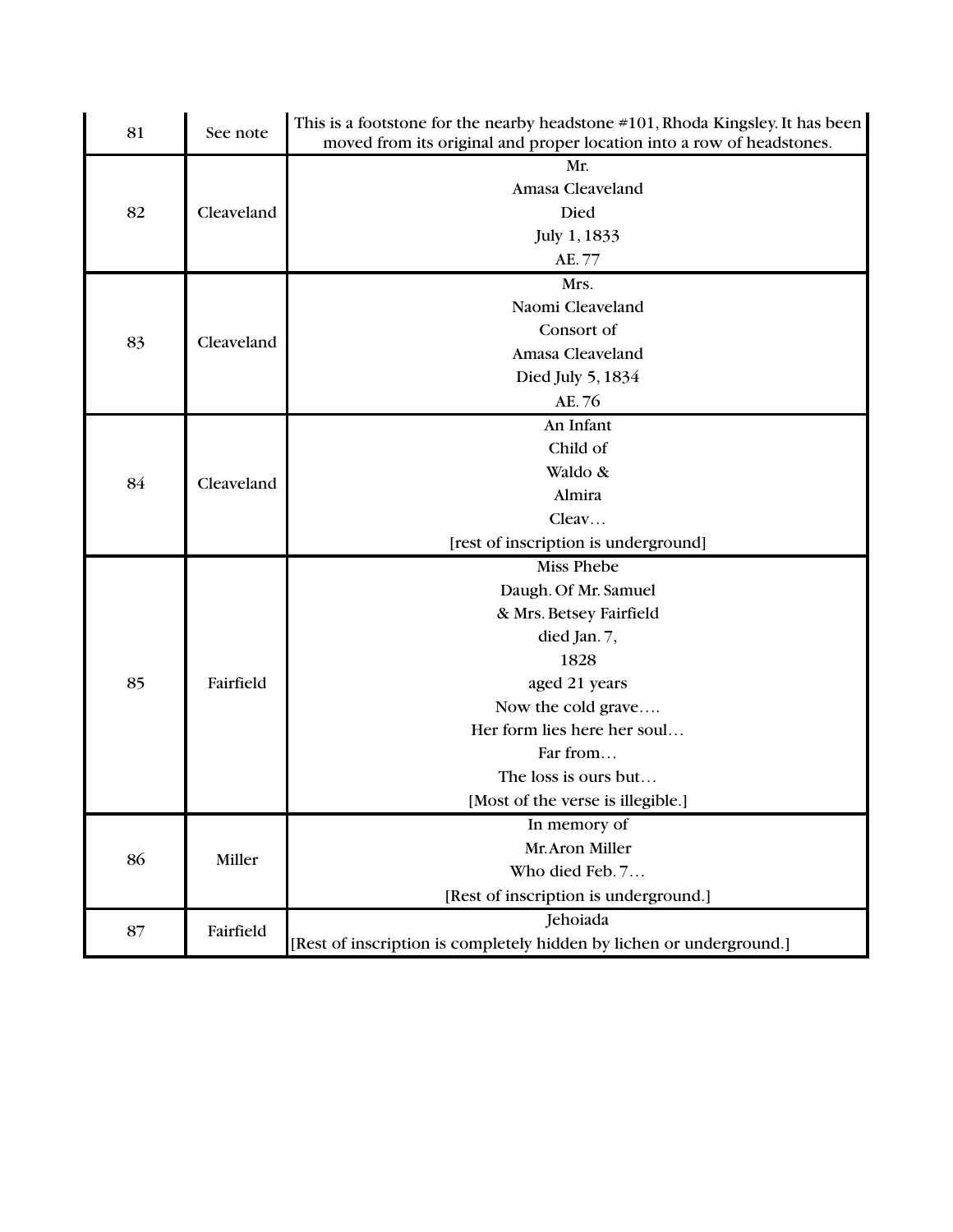|    |           | In memory of                                                                       |  |  |
|----|-----------|------------------------------------------------------------------------------------|--|--|
| 88 |           | Ira Northaway                                                                      |  |  |
|    | Fairfield | Fairfield, Jun.                                                                    |  |  |
|    |           | Who died                                                                           |  |  |
|    |           | Aug. 31, 1814                                                                      |  |  |
|    |           | Aged 3 years                                                                       |  |  |
|    |           | Jehoiada Lyman                                                                     |  |  |
|    |           | Fairfield son of                                                                   |  |  |
| 89 | Fairfield | Mr. Ira Northaway                                                                  |  |  |
|    |           | & Mrs.Anna                                                                         |  |  |
|    |           | Fairfield died                                                                     |  |  |
|    |           | [Rest of inscription is illegible]                                                 |  |  |
|    |           | Jehoieda Lyman                                                                     |  |  |
| 90 | Fairfield | Fairfield son of Mr. Ira N Fairfield                                               |  |  |
|    |           | & Mrs. Anna his wife, died May                                                     |  |  |
|    |           | [ ], 1805 aged 2 years & 6 months.                                                 |  |  |
| 91 | See note  | This stone, mistakenly repositioned as if it were a footstone for #90, is actually |  |  |
|    |           | a footstone for #86, Aaron Miller, whose name is inscribed on it.                  |  |  |
|    | Fairfield | In memory of                                                                       |  |  |
|    |           | Eunice Permelia                                                                    |  |  |
| 92 |           | Fairfield                                                                          |  |  |
|    |           | who died                                                                           |  |  |
|    |           | Oct. 9, 1822                                                                       |  |  |
|    |           | AEt. 9 years & 3 mo.                                                               |  |  |
|    |           | In                                                                                 |  |  |
|    |           | Memory of<br><b>Miss</b>                                                           |  |  |
|    | Miller    | <b>Eunice Miller</b>                                                               |  |  |
| 93 |           |                                                                                    |  |  |
|    |           | Who died                                                                           |  |  |
|    |           | Nov. 29 1823                                                                       |  |  |
|    |           | Aged 54 years.<br>Ira N. Fairfield                                                 |  |  |
|    |           | Died                                                                               |  |  |
| 94 | Fairfield | Dec. 2, 1850                                                                       |  |  |
|    |           |                                                                                    |  |  |
|    |           | Aged 86 y'rs.                                                                      |  |  |
|    |           | Anna<br>Wife of                                                                    |  |  |
|    |           | Ira N. Fairfield                                                                   |  |  |
| 95 | Fairfield | Died                                                                               |  |  |
|    |           | Apr. 18, 1849                                                                      |  |  |
|    |           |                                                                                    |  |  |
|    |           | AE. 76 y'rs.                                                                       |  |  |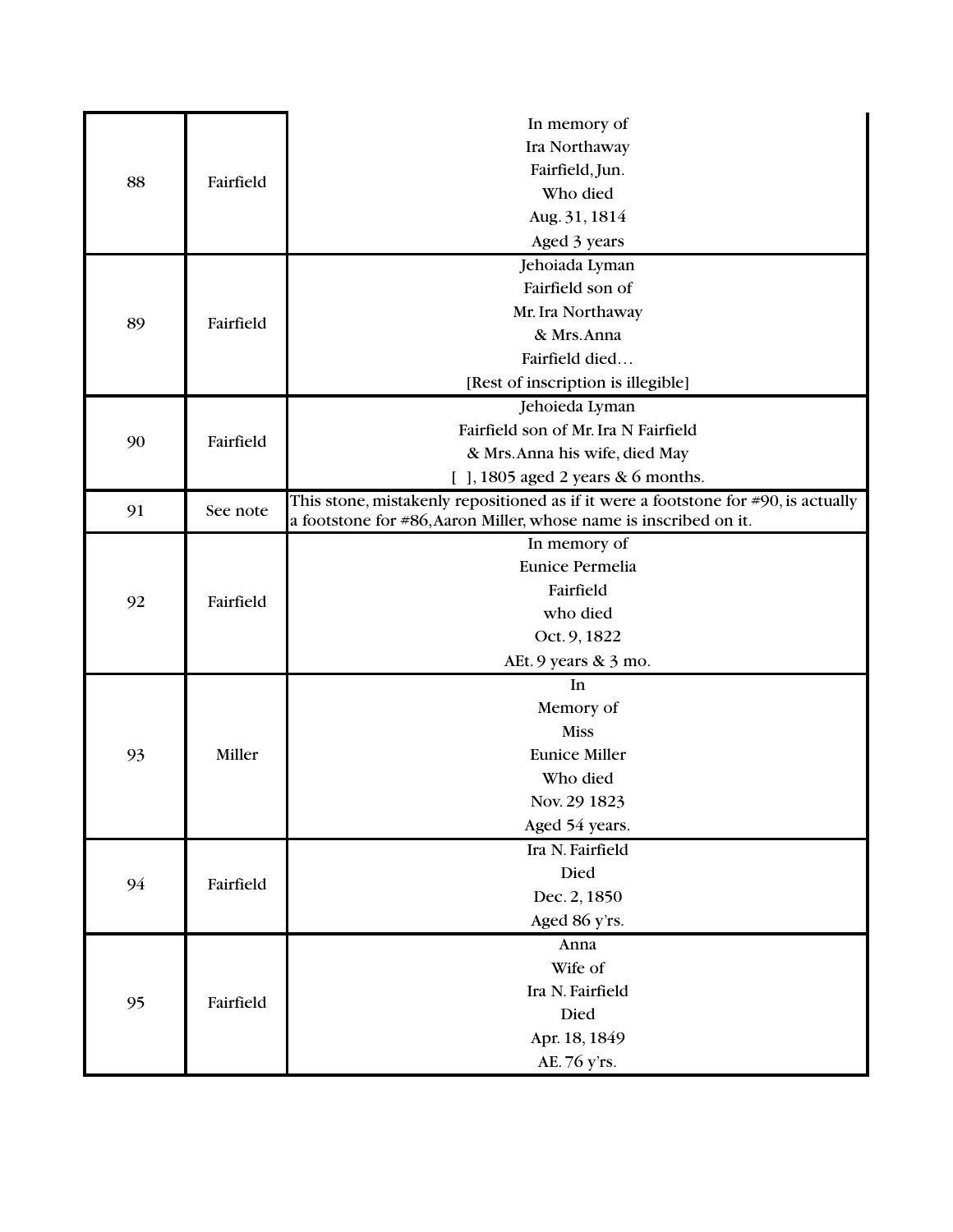|     |          | Frederick Wait                                                                |  |  |
|-----|----------|-------------------------------------------------------------------------------|--|--|
|     |          | Died                                                                          |  |  |
| 96  | Wait     | Oct. 30, 1860,                                                                |  |  |
|     |          | Aged 70 y'rs.                                                                 |  |  |
|     |          | <b>Timothy Kingsley</b>                                                       |  |  |
|     |          | Died                                                                          |  |  |
| 97  | Kingsley | May 22, 1842                                                                  |  |  |
|     |          | Aged 83.                                                                      |  |  |
|     |          | <b>Olive Kingsley</b>                                                         |  |  |
| 98  | Kingsley | Died                                                                          |  |  |
|     |          | Oct. 30, 1836                                                                 |  |  |
|     |          | Aged 81                                                                       |  |  |
|     |          | Irena,                                                                        |  |  |
|     |          | Child of Josiah                                                               |  |  |
| 99  | Hannum   | & Dolly Han                                                                   |  |  |
|     |          | num, died Sept                                                                |  |  |
|     |          | 16 1801, aged                                                                 |  |  |
|     |          | 14 months.                                                                    |  |  |
|     |          | In Memory of Mr.                                                              |  |  |
|     |          | Aron Kingsley                                                                 |  |  |
| 100 | Kingsley | Who died March                                                                |  |  |
|     |          | 22 1794 in the 62d                                                            |  |  |
|     |          | Year of his age.                                                              |  |  |
|     |          | Rhoda,                                                                        |  |  |
|     |          | Wife of Aaron                                                                 |  |  |
|     |          | Kingsley,                                                                     |  |  |
| 101 | Kingsley | Died 4 March                                                                  |  |  |
|     |          | 1819 in the 82                                                                |  |  |
|     |          | year of her                                                                   |  |  |
|     |          | age.                                                                          |  |  |
|     |          | Mary,                                                                         |  |  |
|     |          | Wife of                                                                       |  |  |
| 102 | Gillette | Jonathan A. Gillette                                                          |  |  |
|     |          | [Rest of inscription is partly buried, partly broken, and illegible. Stone is |  |  |
|     |          | broken along the middle of the bottom line of the inscription, which gave     |  |  |
|     |          | Mary's age at death.]<br>Jonathan A. Gillette                                 |  |  |
|     |          | Died                                                                          |  |  |
| 103 | Gillette |                                                                               |  |  |
|     |          | Oct. 1, 1868                                                                  |  |  |
|     |          | AE. 76y's. 7m's. 21 d's.                                                      |  |  |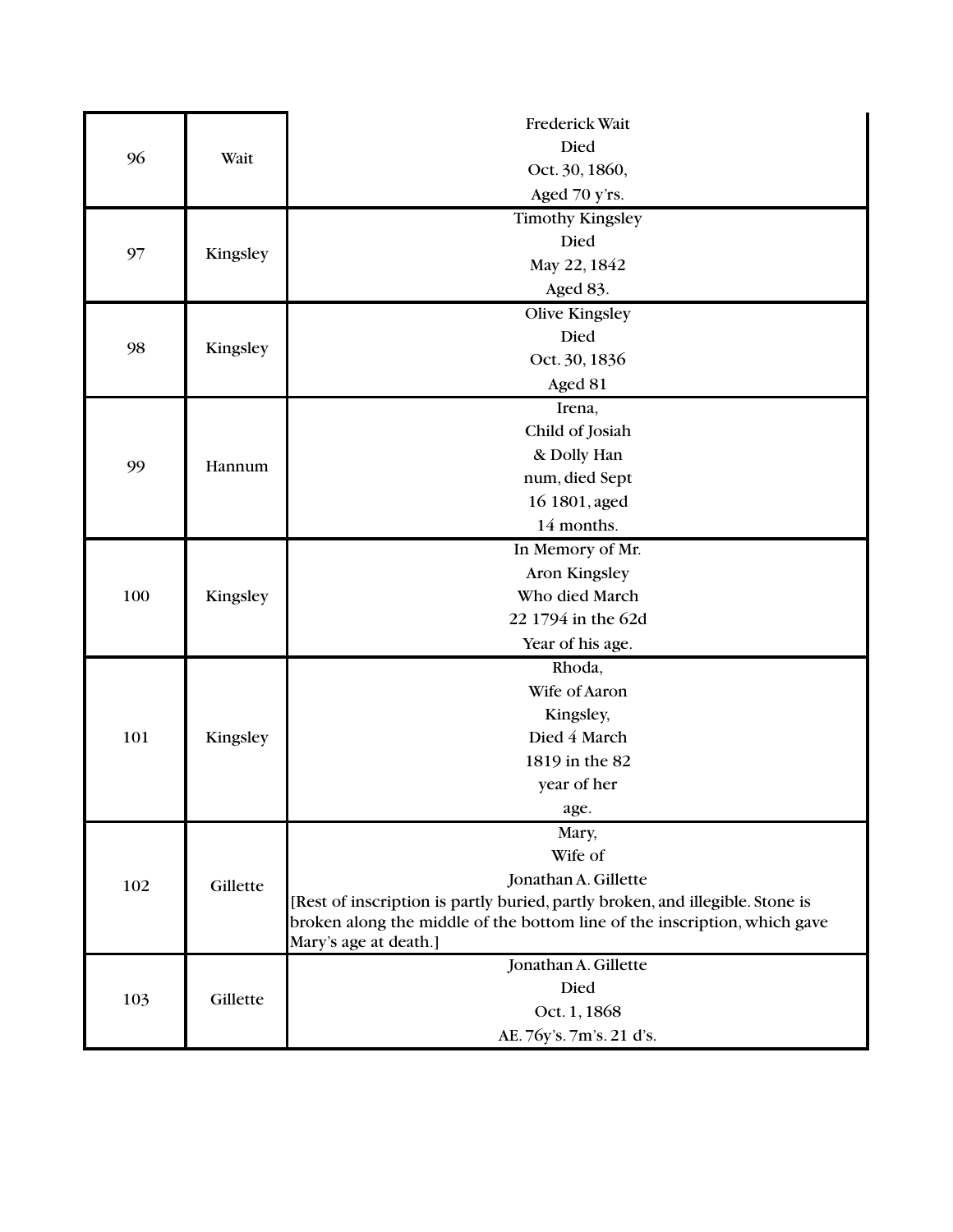|                          |            | Mrs. Experience                                           |  |  |  |  |
|--------------------------|------------|-----------------------------------------------------------|--|--|--|--|
|                          |            | Wife of                                                   |  |  |  |  |
|                          |            | Jonathan A. Gillet,                                       |  |  |  |  |
|                          | Gillette   | Died                                                      |  |  |  |  |
|                          |            | Dec. 8, 1841                                              |  |  |  |  |
|                          |            | Ae. 38.                                                   |  |  |  |  |
|                          |            | Blessed are the dead                                      |  |  |  |  |
| 104<br>105<br>106<br>107 |            | Which die in the Lord.                                    |  |  |  |  |
|                          |            | Mrs. Susannah                                             |  |  |  |  |
|                          |            | Wife of                                                   |  |  |  |  |
|                          | Gillette   | Josiah Gillet                                             |  |  |  |  |
|                          |            | Died 1 Dec. 1826                                          |  |  |  |  |
|                          |            | AE. 74.                                                   |  |  |  |  |
|                          |            | Mr. Josiah                                                |  |  |  |  |
|                          |            | Gillet                                                    |  |  |  |  |
|                          | Gillette   | Died 14 Oct.                                              |  |  |  |  |
|                          |            | 1818                                                      |  |  |  |  |
|                          |            | [Rest of inscription is underground, and stone is fallen] |  |  |  |  |
|                          |            | Eunice G.,                                                |  |  |  |  |
|                          |            | Wife of                                                   |  |  |  |  |
|                          | Cleaveland | Osborn Cleaveland                                         |  |  |  |  |
|                          |            | Died                                                      |  |  |  |  |
|                          |            | Sept. 21, 1849,                                           |  |  |  |  |
|                          |            | Aged 32.                                                  |  |  |  |  |
|                          | Hannum     | Wealthy                                                   |  |  |  |  |
|                          |            | Died Oct. 25 1798                                         |  |  |  |  |
|                          | Hannum     | AE. 2 ys. An infant                                       |  |  |  |  |
|                          |            | Died Sept. 3 1800.                                        |  |  |  |  |
|                          | Hannum     | Lucinda                                                   |  |  |  |  |
|                          |            | Died Oct 9 1803 AE. 2 ys.                                 |  |  |  |  |
| 108                      | Hannum     | Lucinda 2                                                 |  |  |  |  |
|                          |            | Died March 10                                             |  |  |  |  |
|                          |            | 1807 AE. 3 ys.                                            |  |  |  |  |
|                          | Hannum     | Hiram died March                                          |  |  |  |  |
|                          |            | 13 1810 AE. 3 days.                                       |  |  |  |  |
|                          |            | Children of Mr. Silas                                     |  |  |  |  |
|                          |            | & Mrs. Lucinda Hannum                                     |  |  |  |  |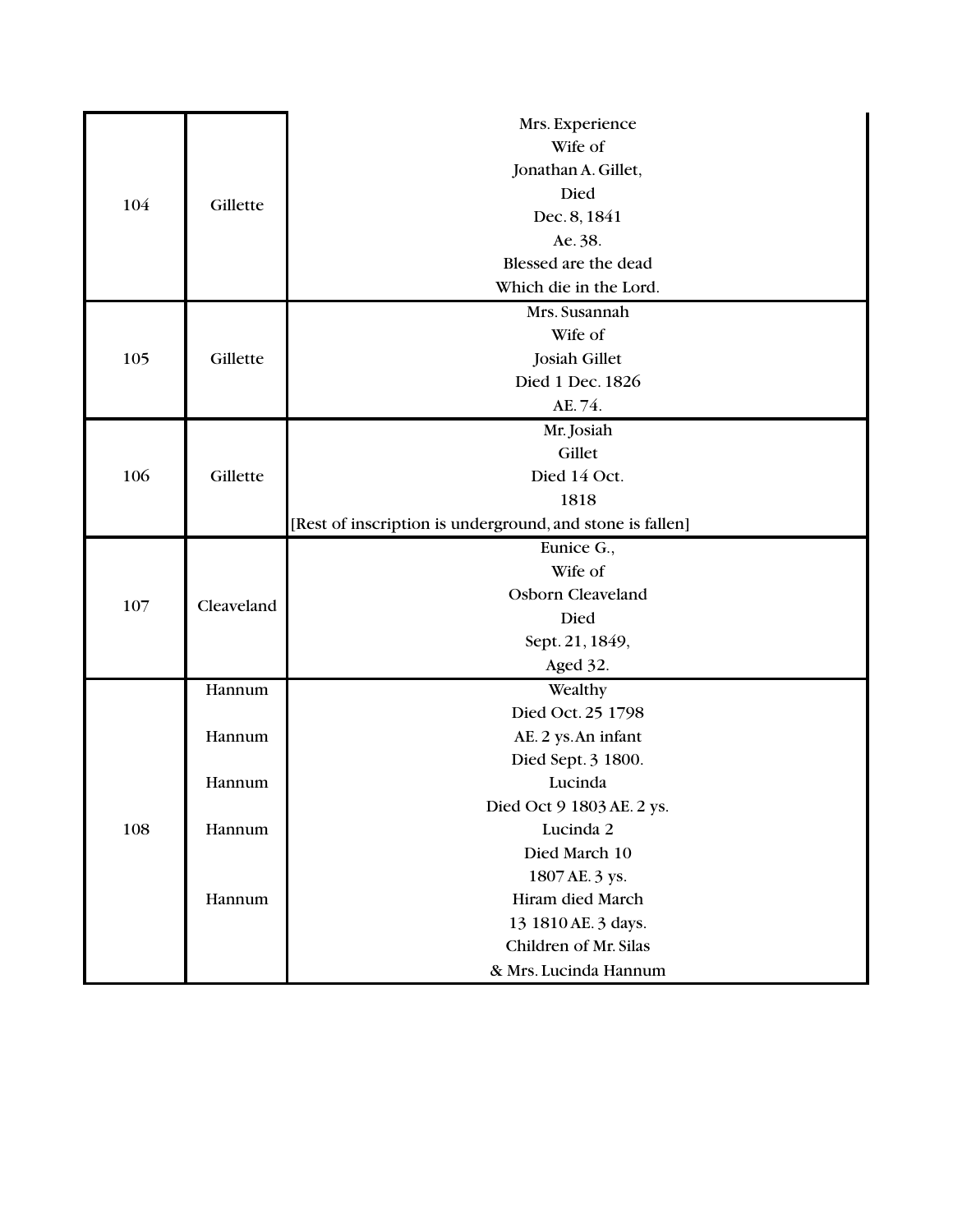|     |                   | Lucinda                                |
|-----|-------------------|----------------------------------------|
|     |                   | Wife of Silas                          |
|     |                   | Hannum,                                |
|     |                   | Died April 5, 1840                     |
|     |                   | Aged 34 years &                        |
| 109 | Hannum            | 7 months.                              |
|     |                   | Though drear afflictions long she bore |
|     |                   | She yet the robe of patience wore      |
|     |                   | Nor from the paths of virtue stray'd   |
|     |                   | Nor duties to her God delay'd.         |
|     | Warren            | [East side]                            |
|     |                   | <b>Cotton Mather</b>                   |
|     |                   | Son of                                 |
|     |                   | Mather Warren                          |
|     |                   | Died Nov. 9, 1837                      |
|     |                   | AE. 67                                 |
|     | Warren<br>(White) | Lois White                             |
|     |                   | Wife of                                |
|     |                   | C. M. Warren                           |
|     |                   | Died July 19, 1842                     |
|     | Warren            | AE. 72                                 |
|     |                   | [North side]                           |
|     |                   | Mather Warren                          |
|     |                   | Son of C.M.Warren                      |
|     |                   | Died Oct. 19, 1869                     |
|     |                   | AE. 69                                 |
|     |                   | Anna M.                                |
|     | Warren            | Wife of                                |
|     |                   | Mather Warren                          |
|     |                   | Died                                   |
|     |                   | August 5, 1867                         |
| 110 |                   | AE. 66                                 |
|     | Warren            | [West side]                            |
|     |                   | William Warren                         |
|     |                   | First Settler of this town and         |
|     |                   | Father of the family                   |
|     |                   | Died Mar. 12, 1768                     |
|     | (Mather)          | AE. 63                                 |
|     |                   | Susanna Mather                         |
|     |                   | Wife of Wm. Warren,                    |
|     |                   | Died Mar. 17, 1789                     |
|     | Warren            | AE.80                                  |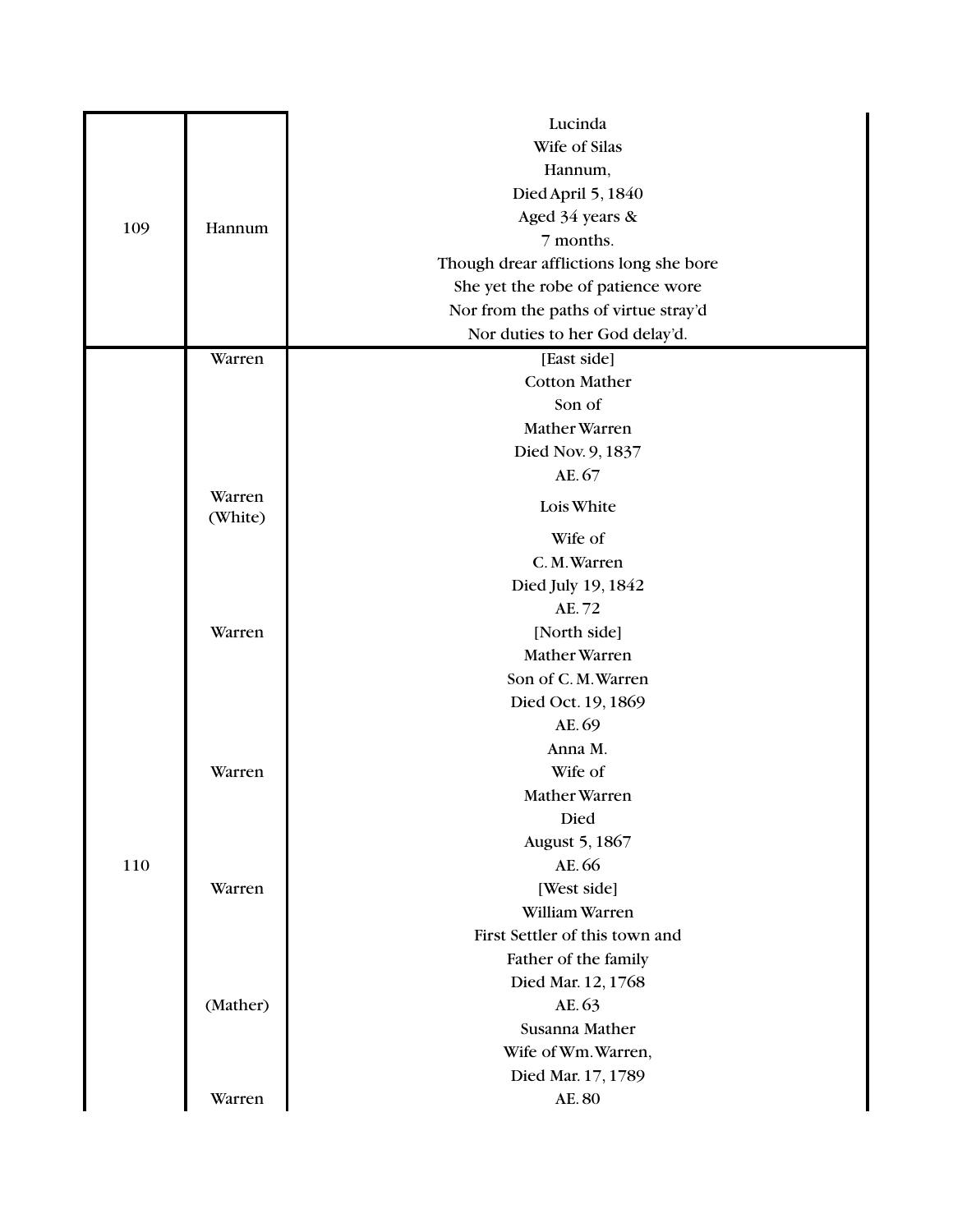|     |                  | [South side]                                                                                                                                                                                                                                                                                                                        |
|-----|------------------|-------------------------------------------------------------------------------------------------------------------------------------------------------------------------------------------------------------------------------------------------------------------------------------------------------------------------------------|
|     |                  | <b>Mather Warren</b>                                                                                                                                                                                                                                                                                                                |
|     |                  | Died                                                                                                                                                                                                                                                                                                                                |
|     | Warren<br>(Hart) | Apr. 7, 1808                                                                                                                                                                                                                                                                                                                        |
|     |                  | AE. 61                                                                                                                                                                                                                                                                                                                              |
|     |                  | <b>Esther Hart</b>                                                                                                                                                                                                                                                                                                                  |
|     |                  | Wife of                                                                                                                                                                                                                                                                                                                             |
|     |                  | Mather Warren                                                                                                                                                                                                                                                                                                                       |
|     |                  | Died                                                                                                                                                                                                                                                                                                                                |
|     |                  | Oct. 11, 1815                                                                                                                                                                                                                                                                                                                       |
|     |                  | AE. 68                                                                                                                                                                                                                                                                                                                              |
| 111 | Warren           | Row of four small footstones, marked "Cotton," "Lois," "Mather" and "Esther." The<br>original headstones for these graves have been removed, replaced with the<br>family obelisk #110. Several headstones, probably all from this family lot, have<br>been buried on edge along its west boundary as a sort of curbing for the lot. |
|     |                  | Footstone marked "Mother" on top and inscribed:                                                                                                                                                                                                                                                                                     |
|     |                  | "Passed within the pearly                                                                                                                                                                                                                                                                                                           |
| 112 | Warren           | gates and there a crown of                                                                                                                                                                                                                                                                                                          |
|     |                  | glory won."                                                                                                                                                                                                                                                                                                                         |
|     |                  | Beside it is the empty base for another footstone of similar size and design.                                                                                                                                                                                                                                                       |
|     |                  | Martha Wait                                                                                                                                                                                                                                                                                                                         |
| 113 | Wait             | Died                                                                                                                                                                                                                                                                                                                                |
|     |                  | May 2, 1877,                                                                                                                                                                                                                                                                                                                        |
|     |                  | Aged 59 y'rs.                                                                                                                                                                                                                                                                                                                       |
|     |                  | Cerintha M.                                                                                                                                                                                                                                                                                                                         |
|     |                  | Dau. of                                                                                                                                                                                                                                                                                                                             |
| 114 | Wait             | Eliphalet & Deidama                                                                                                                                                                                                                                                                                                                 |
|     |                  | Wait                                                                                                                                                                                                                                                                                                                                |
|     |                  | Died Jan. 18, 1845,                                                                                                                                                                                                                                                                                                                 |
|     |                  | Aged 21.                                                                                                                                                                                                                                                                                                                            |
|     |                  | Eliphalet Wait                                                                                                                                                                                                                                                                                                                      |
| 115 | Wait             | Died                                                                                                                                                                                                                                                                                                                                |
|     |                  | [illegible on shattered stone]                                                                                                                                                                                                                                                                                                      |
|     |                  | Aged 48.                                                                                                                                                                                                                                                                                                                            |
|     |                  | Deidama Munson                                                                                                                                                                                                                                                                                                                      |
|     |                  | Wife of                                                                                                                                                                                                                                                                                                                             |
| 116 | Wait             | Eliphalet Wait,                                                                                                                                                                                                                                                                                                                     |
|     |                  | Died Sept. 28, 1879                                                                                                                                                                                                                                                                                                                 |
|     |                  | Aged 89 y'rs. 6 mo's.                                                                                                                                                                                                                                                                                                               |
| 117 | unknown          | uninscribed rough fieldstone marker                                                                                                                                                                                                                                                                                                 |
|     |                  | Annie E. Dalzell                                                                                                                                                                                                                                                                                                                    |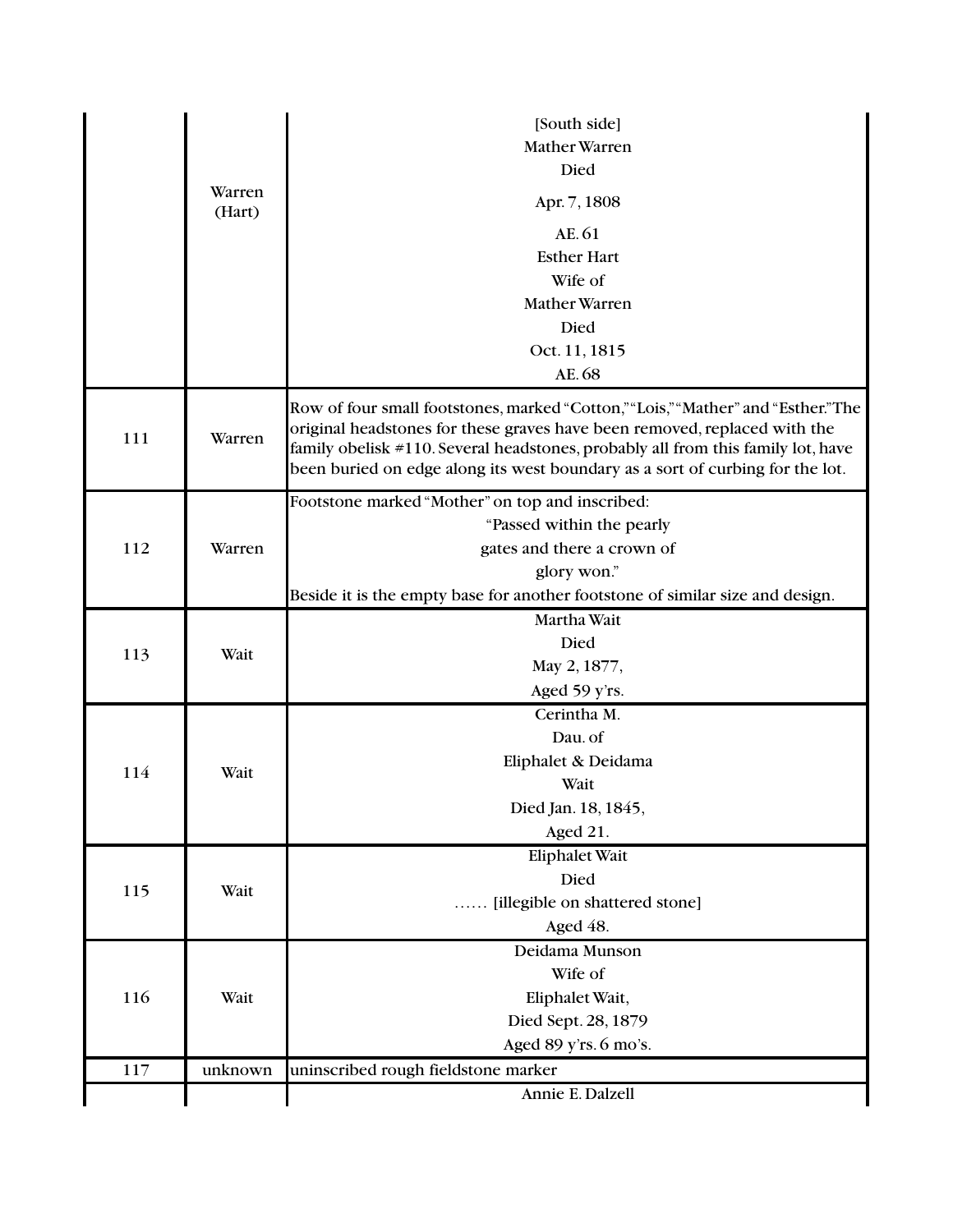| 118 | Dalzell     | Died                                      |  |  |  |  |  |  |
|-----|-------------|-------------------------------------------|--|--|--|--|--|--|
|     |             | Feb. 19, 1866                             |  |  |  |  |  |  |
|     |             | [Rest of inscription is underground]      |  |  |  |  |  |  |
|     | Gillette    | Clara V. Witherell                        |  |  |  |  |  |  |
|     | (Witherell) | Wife of                                   |  |  |  |  |  |  |
| 119 |             | C. M. Gillette                            |  |  |  |  |  |  |
|     |             | Died                                      |  |  |  |  |  |  |
|     |             | June 19, 1874                             |  |  |  |  |  |  |
|     |             | AE. 81 yrs. 1 mo. 17 ds.                  |  |  |  |  |  |  |
|     |             | Charles M. Gillette                       |  |  |  |  |  |  |
|     | Gillette    | Co. I, 52 <sup>nd</sup> Regt. Mass. Vols. |  |  |  |  |  |  |
| 120 |             | Died                                      |  |  |  |  |  |  |
|     |             | Jan. 4, 1903,                             |  |  |  |  |  |  |
|     |             | AE. 66 yrs. 8 mos.                        |  |  |  |  |  |  |
|     |             | A faithful soldier and father at rest.    |  |  |  |  |  |  |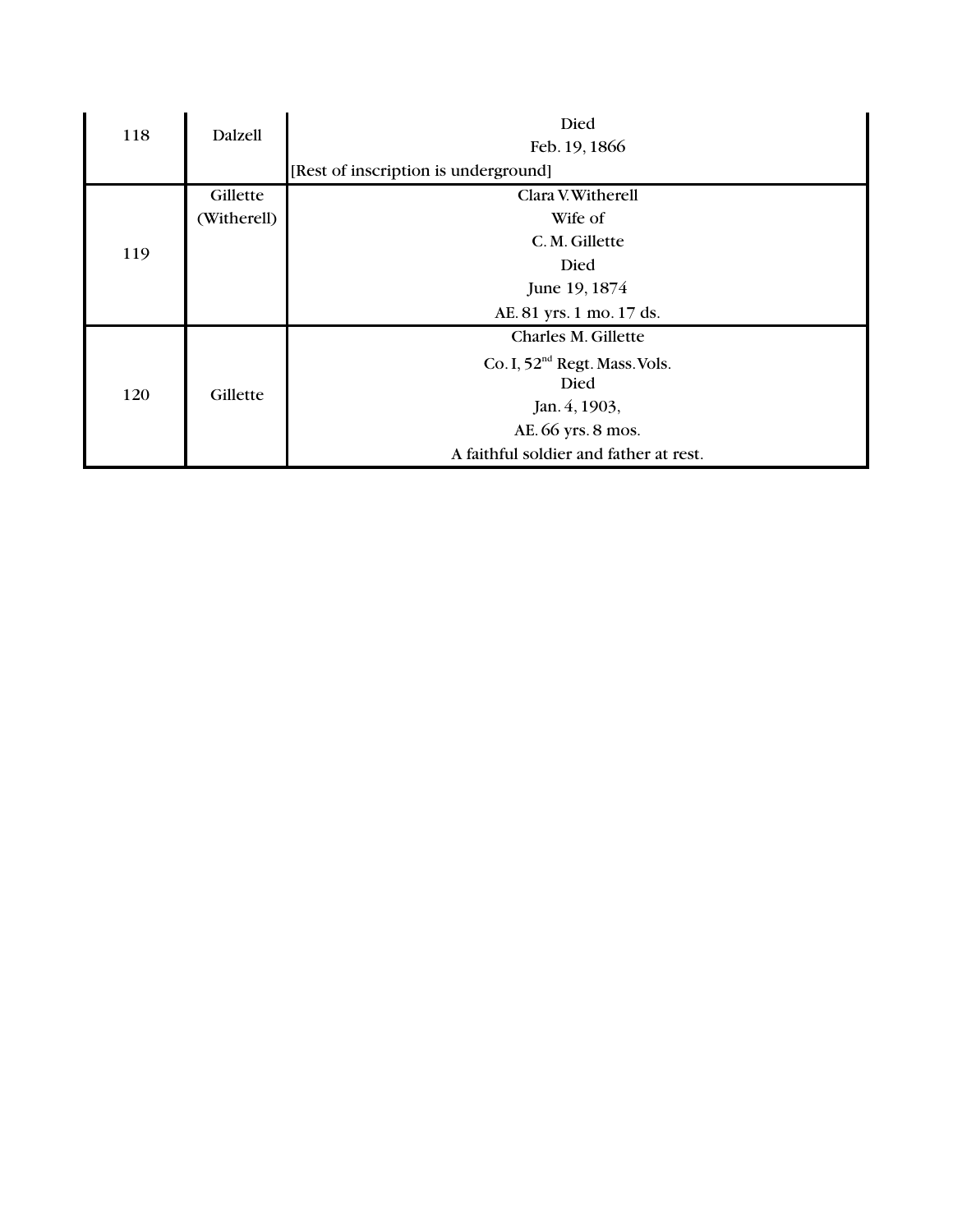### Mountain Street Cemetery

### Numerical Listing **Alphabetical Listing**

| 1 Kellogg    | Charles H.       | Adams          | Allen B.               | 32  |
|--------------|------------------|----------------|------------------------|-----|
| 2 Kellogg    | Charles H.       | <b>Adams</b>   | baby                   | 32  |
| 3 Kellogg    | Mary J. (McKay)  | Adams          | Clara L. (Allen)       | 32  |
| 4 Warner     | Jeremy Allen     | Adams          | joseph B.              | 32  |
| 5 Warner     | Deborah Ann      | <b>Adams</b>   | Millie E.              | 32  |
| 6 Warner     | Henry James, Jr. | Adams          | Myron N.               | 32  |
| 6 Warner     | Marion (Dodge)   | Adams          | Silence (Hall)         | 32  |
| 7 none       |                  | <b>Bradley</b> | Clesson W.             | 21  |
| 8 Nichols    | Patricia May     | <b>Bradley</b> | Eliza S.               | 21  |
| 9 Thompson   | Josephine Franks | <b>Bradley</b> | Parley                 | 22  |
| 10 Scott     | Robert Morton    | <b>Bradley</b> | Polly (Whiting)        | 22  |
| 11 Loomis    | Francis          | Carlton        | George W.              | 33  |
| 11 Loomis    | Sarah (Hillman)  | Carlton        | Georgie                | 33  |
| 11 Loomis    | Wilber B.        | Carlton        | Rosalia R.             | 33  |
| 11 Loomis    | Hattie A.        | Cleaveland     | Amasa                  | 82  |
| 11 Loomis    | Henry V.         | Cleaveland     | Eunice G.              | 107 |
| 12 Cowing    | Mary L.          | Cleaveland     | infant                 | 84  |
| 13 Loomis    | Wilber Benson    | Cleaveland     | Naomi                  | 83  |
| 13 Loomis    | Hattie Ada       | Cowing         | Eddie                  | 46  |
| 14 Main      | John W.          | Cowing         | Lillie May             | 47  |
| 15 Main      | Maria            | Cowing         | Mary L.                | 12  |
| 16 Sweet     | Addie            | Cowing         | Rebekah L.             | 43  |
| 16 Sweet     | infant child     | Cowing         | Willie E.              | 46  |
| 17 Wait      | Ellen            | Dalzell        | Annie E.               | 118 |
| 18 Wetherell | Arthur L.        | Dickinson      | Jonathan               | 31  |
| 19 Gillette? | Mary             | Dickinson      | Lucretia               | 31  |
| 20 Gillette  | Addis E.         | Fairfield      | Anna                   | 95  |
| 20 Gillette  | Mary C.          | Fairfield      | <b>Eunice Permelia</b> | 92  |
| 21 Bradley   | Clesson W.       | Fairfield      | Ira Northaway          | 94  |
| 21 Bradley   | Eliza S.         | Fairfield      | Ira Northaway, Jr.     | 88  |
| 22 Bradley   | Parley           | Fairfield      | Jehoiada               | 87  |
| 22 Bradley   | Polly (Whiting)  | Fairfield      | Jehoiada Lyman         | 89  |
| 23 Warner    | Eleanor          | Fairfield      | Jehoieda Lyman         | 90  |
| 24 Whiting   | Matilda          | Fairfield      | Phebe                  | 85  |
| 25 Whiting   | Ruth             | Fisk           | Charles A.             | 38  |
| 26 Whiting   | David            | Fisk           | George W.              | 39  |
| 27 Warner    | Job              | Fisk           | Nancy (Warner)         | 39  |
| 28 Warner    | Rhoda            | Gilette        | Susannah               | 105 |
| 29 Warner    | Lorenzo          | Gillette       | Addis E.               | 20  |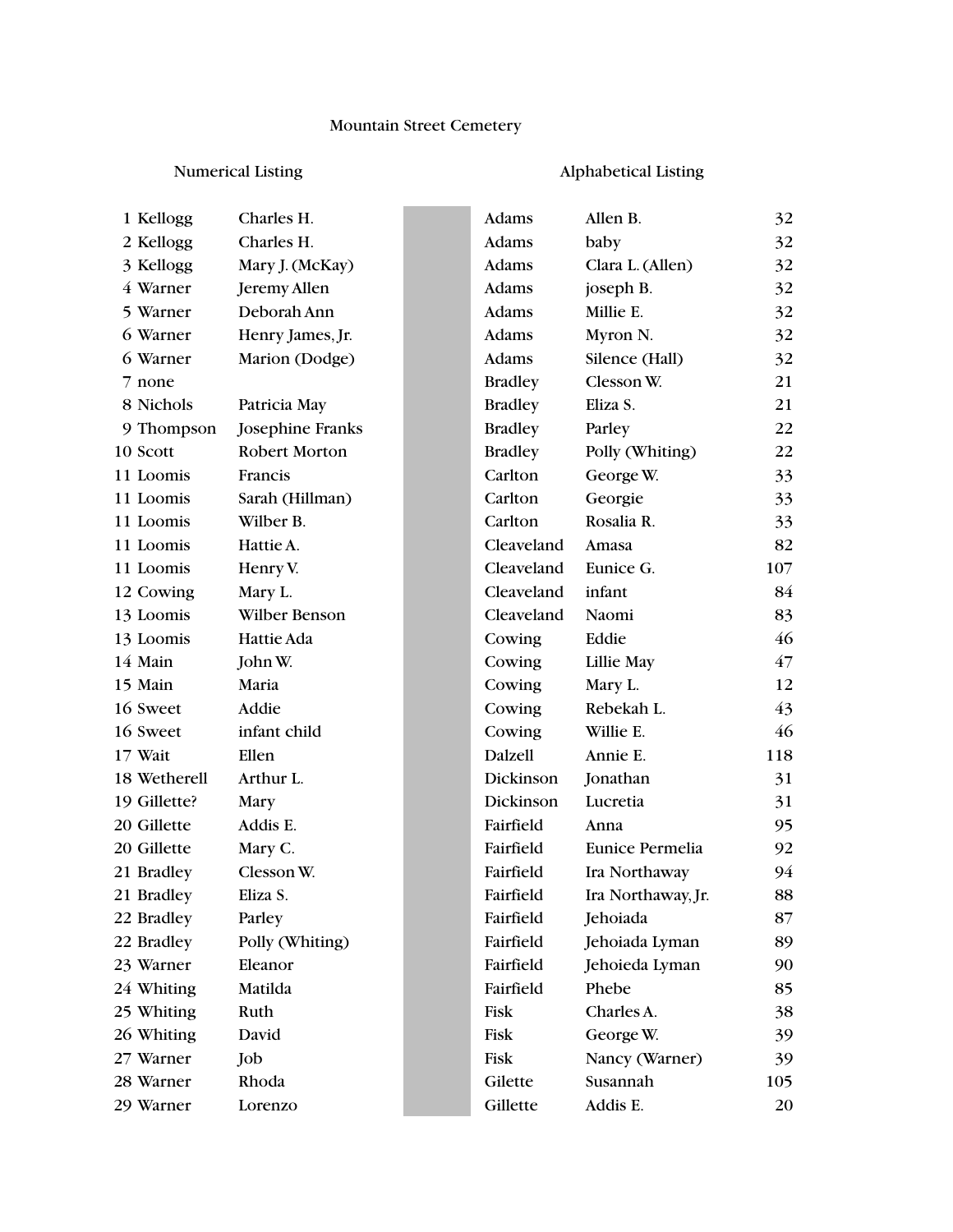| 30 Warner    | Charlotte            | Gillette  | Charles M.           | 120            |
|--------------|----------------------|-----------|----------------------|----------------|
| 31 Dickinson | Jonathan             | Gillette  | Clara V. (Witherell) | 119            |
| 31 Dickinson | Lucretia             | Gillette  | Experience           | 104            |
| 32 Adams     | joseph B.            | Gillette  | Jonathan A.          | 103            |
| 32 Adams     | Silence (Hall)       | Gillette  | Josiah               | 106            |
| 32 Adams     | Myron N.             | Gillette  | Mary                 | 102            |
| 32 Adams     | Clara L. (Allen)     | Gillette  | Mary C.              | 20             |
| 32 Adams     | Millie E.            | Gillette? | Mary                 | 19             |
| 32 Adams     | baby                 | Graves    | Almon                | 40             |
| 32 Lee       | Waslter H.           | Graves    | Charles              | 72             |
| 32 Lee       | Annabelle (Adams)    | Graves    | Harriet C.           | 74             |
| 32 Adams     | Allen B.             | Graves    | Patty                | 73             |
| 32 Lee       | Raymond A.           | Hannum    | Hiram                | 108            |
| 33 Carlton   | Rosalia R.           | Hannum    | infant               | 108            |
| 33 Carlton   | Georgie              | Hannum    | Irena                | 99             |
| 33 Carlton   | George W.            | Hannum    | Lucinda              | 108            |
| 35 Warner    | Mary T.              | Hannum    | Lucinda              | 109            |
| 36 Waite     | Dennis O.            | Hannum    | Lucinda 2            | 108            |
| 37 Waite     | Ella N. (Richardson) | Hannum    | Wealthy              | 108            |
| 38 Fisk      | Charles A.           | Kellogg   | Charles H.           | $\mathbf{1}$   |
| 39 Fisk      | George W.            | Kellogg   | Charles H.           | $\sqrt{2}$     |
| 39 Fisk      | Nancy (Warner)       | Kellogg   | Mary J. (McKay)      | $\overline{3}$ |
| 40 Graves    | Almon                | Kingsley  | Aaron                | 100            |
| 41 Packard   | Mary L.              | Kingsley  | Almira               | 55             |
| 41 Packard   | infant son           | Kingsley  | Anna A.              | 58             |
| 42 Packard   | Caroline E.          | Kingsley  | Austin               | 56             |
| 43 Cowing    | Rebekah L.           | Kingsley  | <b>Betsy</b>         | 76             |
| 44 Loomis    | William              | Kingsley  | Chester              | 80             |
| 45 Loomis    | Lucinda              | Kingsley  | Electa               | 77             |
| 46 Cowing    | Eddie                | Kingsley  | James                | 60             |
| 46 Cowing    | Willie E.            | Kingsley  | Judith               | 79             |
| 47 Cowing    | Lillie May           | Kingsley  | Louisa               | 57             |
| 48 Waite     | Austin S.            | Kingsley  | Olive                | 98             |
| 49 Waite     | Luthera E.           | Kingsley  | Otis                 | 75             |
| 50 Warner    | Henry W.             | Kingsley  | Rhoda                | 101            |
| 50 Wasrner   | Nathan               | Kingsley  | Rhoda (footstone)    | 81             |
| 50 Warner    | Rebecca (Paine)      | Kingsley  | Supply               | 78             |
| 50 Warner    | Edward A.            | Kingsley  | Timothy              | 97             |
| 50 Warner    | Julia (Waite)        | Kingsley  | William S.           | 59             |
| 50 Warner    | Adaline (Woodward)   | Lee       | Annabelle (Adams)    | 32             |
| 51 Warner    | Melzar               | Lee       | Cora (Stanford)      | 63             |
| 52 Warner    | Eunice               | Lee       | Ethelyn              | 62             |
| 53 Warner    | Elizabeth            | Lee       | Raymond A.           | 32             |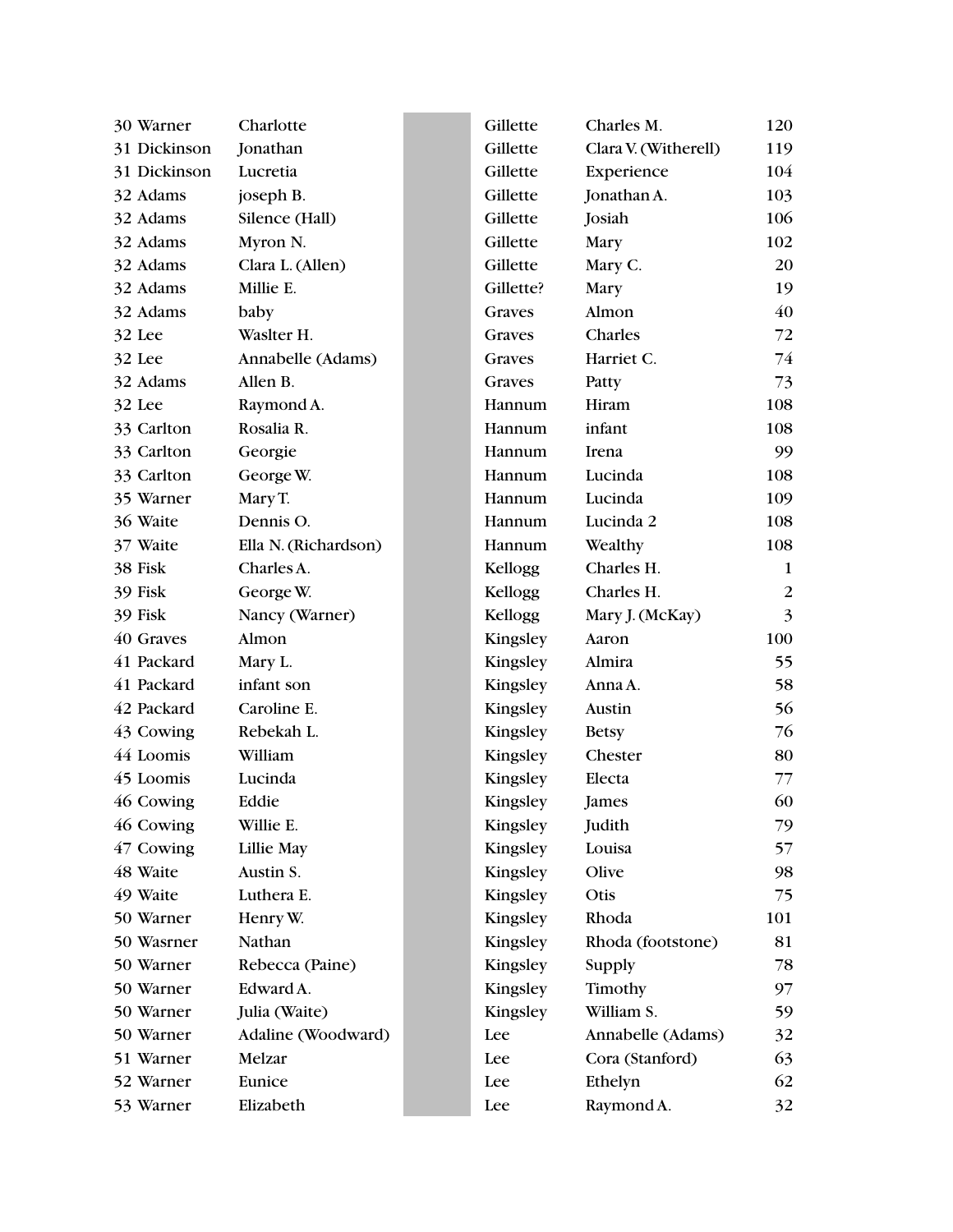| 54 Robinson   | Apollos            | Lee            | Walter Arthur        | 63             |
|---------------|--------------------|----------------|----------------------|----------------|
| 54 Robinson   | William            | Lee            | Waslter H.           | 32             |
| 54 Robinson   | Nancy              | Loomis         | Francis              | 11             |
| 55 Kingsley   | Almira             | Loomis         | Hattie A.            | 11             |
| 56 Kingsley   | Austin             | Loomis         | Hattie Ada           | 13             |
| 57 Kingsley   | Louisa             | Loomis         | Henry V.             | 11             |
| 58 Kingsley   | Anna A.            | Loomis         | Lucinda              | 45             |
| 59 Kingsley   | William S.         | Loomis         | Sarah (Hillman)      | 11             |
| 60 Kingsley   | James              | Loomis         | Wilber B.            | 11             |
| 61 unknown    | unknown            | Loomis         | Wilber Benson        | 13             |
| 62 Lee        | Ethelyn            | Loomis         | William              | 44             |
| 63 Lee        | Walter Arthur      | Main           | John W.              | 14             |
| 63 Lee        | Cora (Stanford)    | Main           | Maria                | 15             |
| 64 unknown    | unknown            | Miller         | Aaron                | 86             |
| 65 unknown    | unknown            | Miller         | Aaron (footstone)    | 91             |
| 66 Warner     | Capt. Jonathan     | Miller         | Eunice               | 93             |
| 67 Warner     | Eglah (Sheldon)    | <b>Nichols</b> | Patricia May         | 8              |
| 68 Warner     | Eunice             | none           |                      | $\overline{7}$ |
| 69 Warner     | Sophronia          | Packard        | Caroline E.          | 42             |
| 70 Warner     | <b>Silas</b>       | Packard        | infant son           | 41             |
| 71 Warner     | Lucy               | Packard        | Mary L.              | 41             |
| 72 Graves     | Charles            | Robinson       | Apollos              | 54             |
| 73 Graves     | Patty              | Robinson       | Nancy                | 54             |
| 74 Graves     | Harriet C.         | Robinson       | William              | 54             |
| 75 Kingsley   | Otis               | Scott          | Robert Morton        | 10             |
| 76 Kingsley   | <b>Betsy</b>       | Sweet          | Addie                | 16             |
| 77 Kingsley   | Electa             | Sweet          | infant child         | 16             |
| 78 Kingsley   | Supply             | Thompson       | Josephine Franks     | 9              |
| 79 Kingsley   | Judith             | unknown        | unknown              | 61             |
| 80 Kingsley   | Chester            | unknown        | unknown              | 64             |
| 81 Kingsley   | Rhoda (footstone)  | unknown        | unknown              | 65             |
| 82 Cleaveland | Amasa              | unknown        | unknown              | 117            |
| 83 Cleaveland | Naomi              | Wait           | Cerintha             | 114            |
| 84 Cleaveland | infant             | Wait           | Deidama              | 116            |
| 85 Fairfield  | Phebe              | Wait           | Eliphalet            | 115            |
| 86 Miller     | Aaron              | Wait           | Ellen                | 17             |
| 87 Fairfield  | Jehoiada           | Wait           | Frederick            | 96             |
| 88 Fairfield  | Ira Northaway, Jr. | Wait           | Martha               | 113            |
| 89 Fairfield  | Jehoiada Lyman     | Waite          | Austin S.            | 48             |
| 90 Fairfield  | Jehoieda Lyman     | Waite          | Dennis O.            | 36             |
| 91 Miller     | Aaron (footstone)  | Waite          | Ella N. (Richardson) | 37             |
| 92 Fairfield  | Eunice Permelia    | Waite          | Luthera E.           | 49             |
| 93 Miller     | Eunice             | Warner         | Adaline (Woodward)   | 50             |